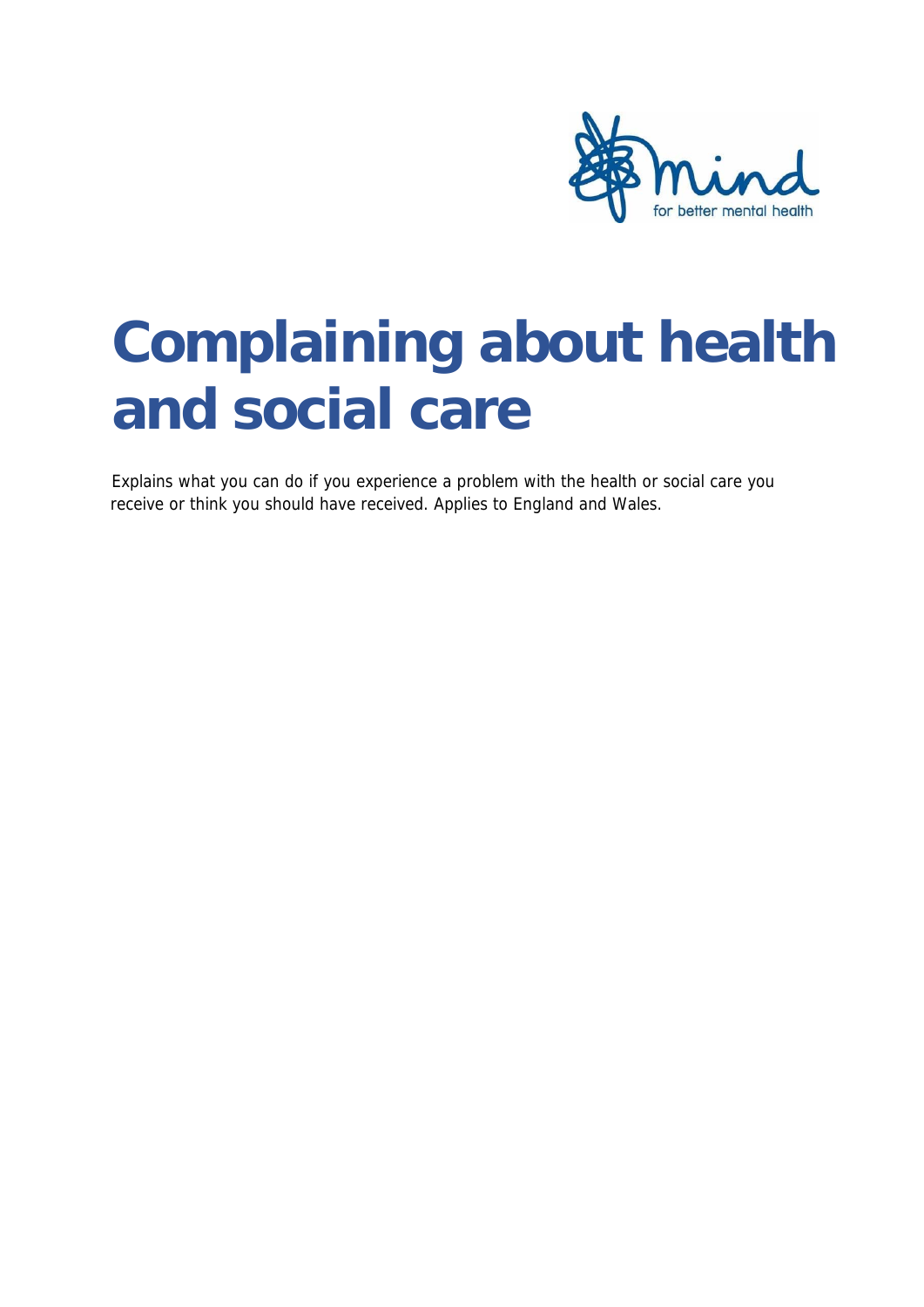## Contents

| When would I tell a health or social care regulator about my complaint?  20 |  |
|-----------------------------------------------------------------------------|--|
|                                                                             |  |
|                                                                             |  |
|                                                                             |  |
|                                                                             |  |
|                                                                             |  |
|                                                                             |  |
|                                                                             |  |
|                                                                             |  |
|                                                                             |  |
|                                                                             |  |
|                                                                             |  |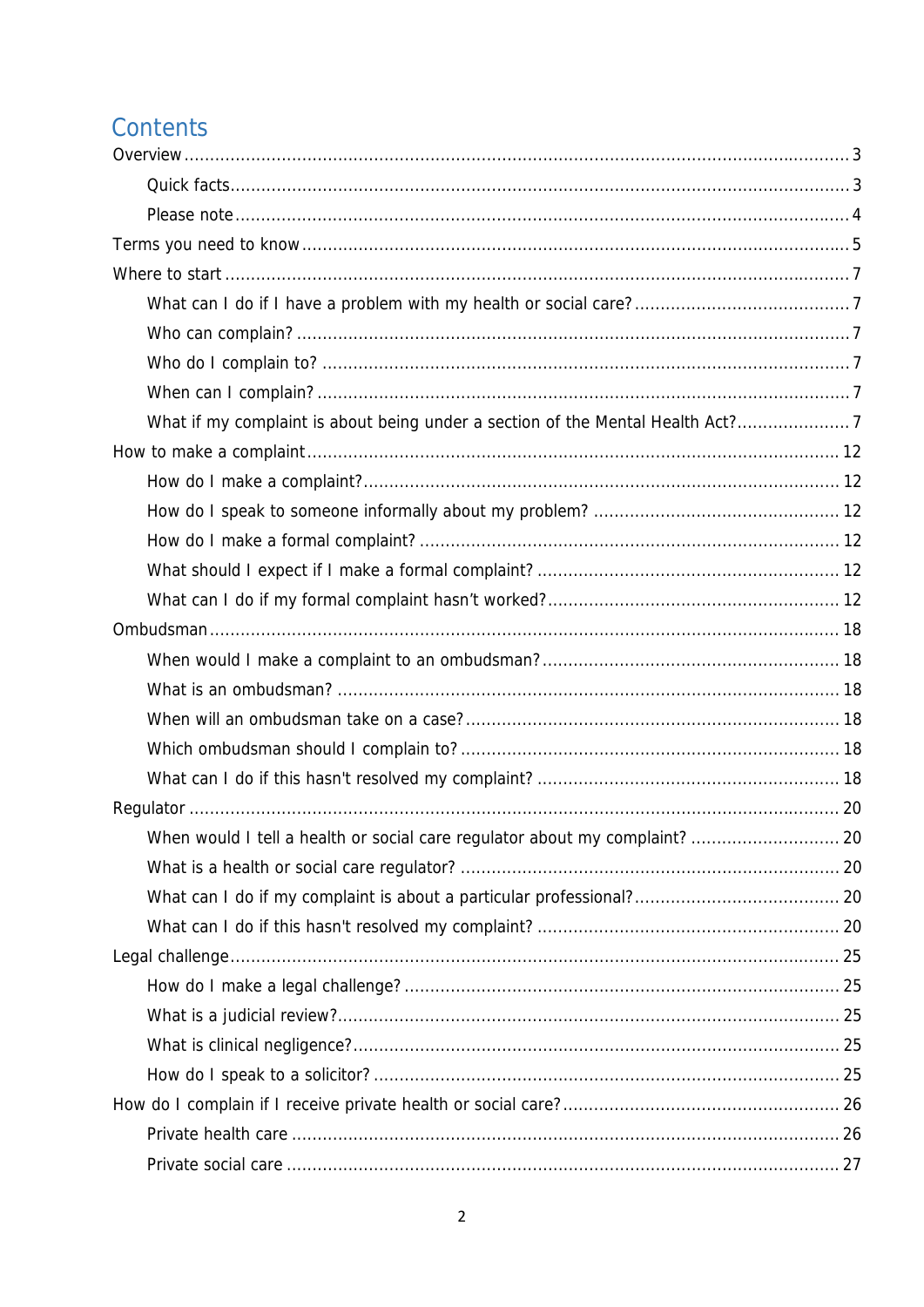## **Overview**

Some people might experience a problem with the health or social care they receive, either during the course of their care, or before or after it. If this happens to you, there are some useful steps you can take to try to improve your situation.

## **Quick facts**

- If you want to make a complaint about care or treatment you receive, or think you should have received, firstly it's important to work out:
	- o whether the complaint is about health care or social care
	- o who is making the complaint, and o who you make your complaint to

(If your complaint is about being detained in hospital under the Mental Health Act, the complaints process might be slightly different.)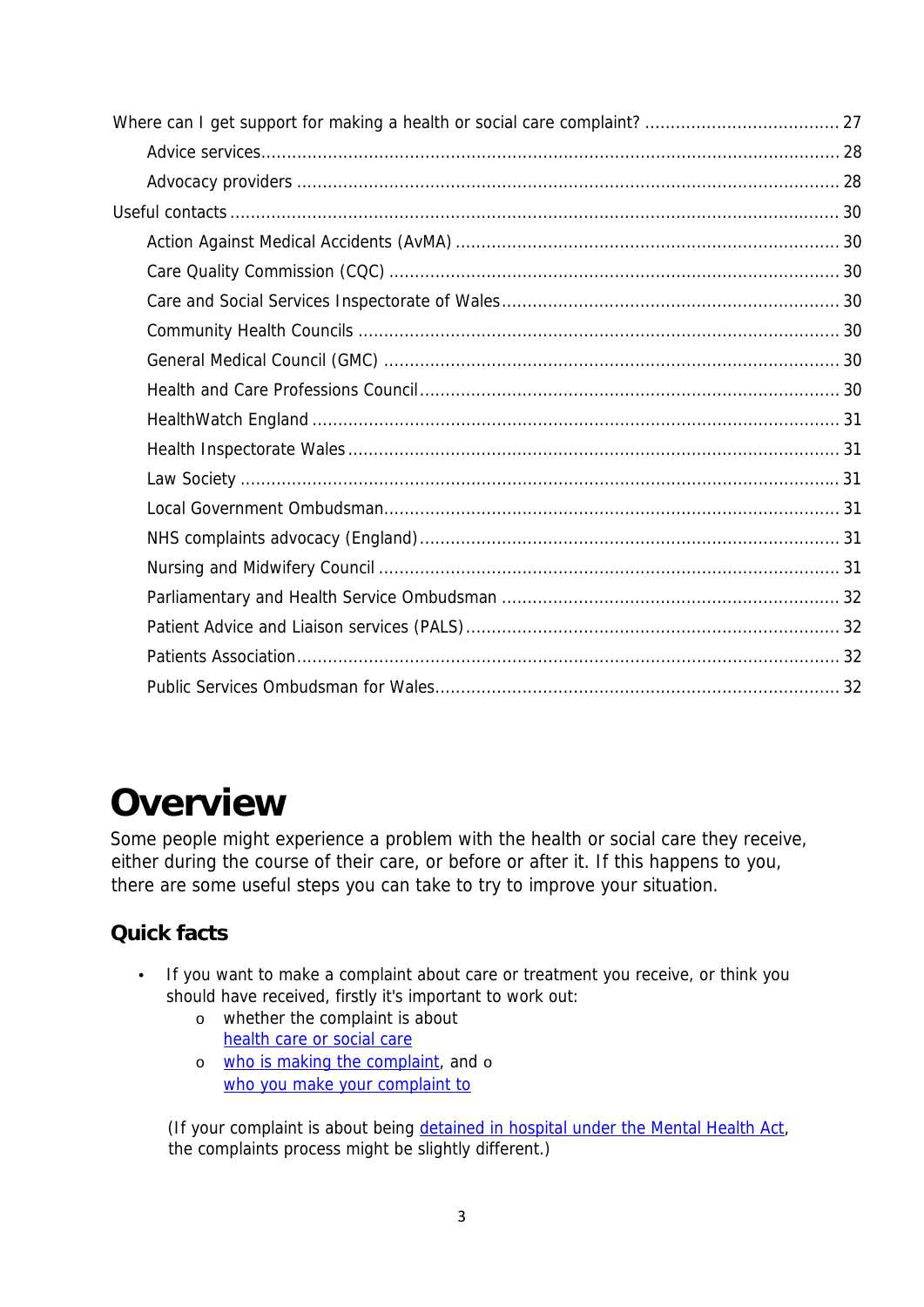- You should try to make your complaint as soon as possible after the event happened – usually the time limit is **12 months** from when the event happened, or you first became aware of it.
- To make a complaint, there are three steps you can take:
	- 1. Speak to someone informally
	- 2. Make a formal complaint
	- 3. Make a legal challenge

It's usually best to try these in this order, since it's much easier to solve something informally or through a formal complaint than by making a legal challenge.

- You can also make a complaint to the health and social care regulators. These are organisations set up to protect the public so that whenever you see a health or social care professional, you can be confident that they are of a professional standard.
- If you want to complain about private health or social care you have received, you won't be able to use the NHS complaints system (unless the NHS commissioned the private service on your behalf and are paying for it). In this case, you will need to find out the specific complaints procedure of your private provider and follow it.
- Making a complaint can be stressful, so you might want to have extra support, advice or information. There are lots of organisations that provide advice and advocacy services that you could get in touch with.

#### **Please note**

- This quide covers complaining about health and social care from the point of view of a person with a mental health problem.
- This guide applies to England and Wales.
- This guide contains general legal information, not legal advice. We recommend you get advice from a specialist legal adviser or solicitor who will help you with your individual situation and needs. See Useful contacts for more information.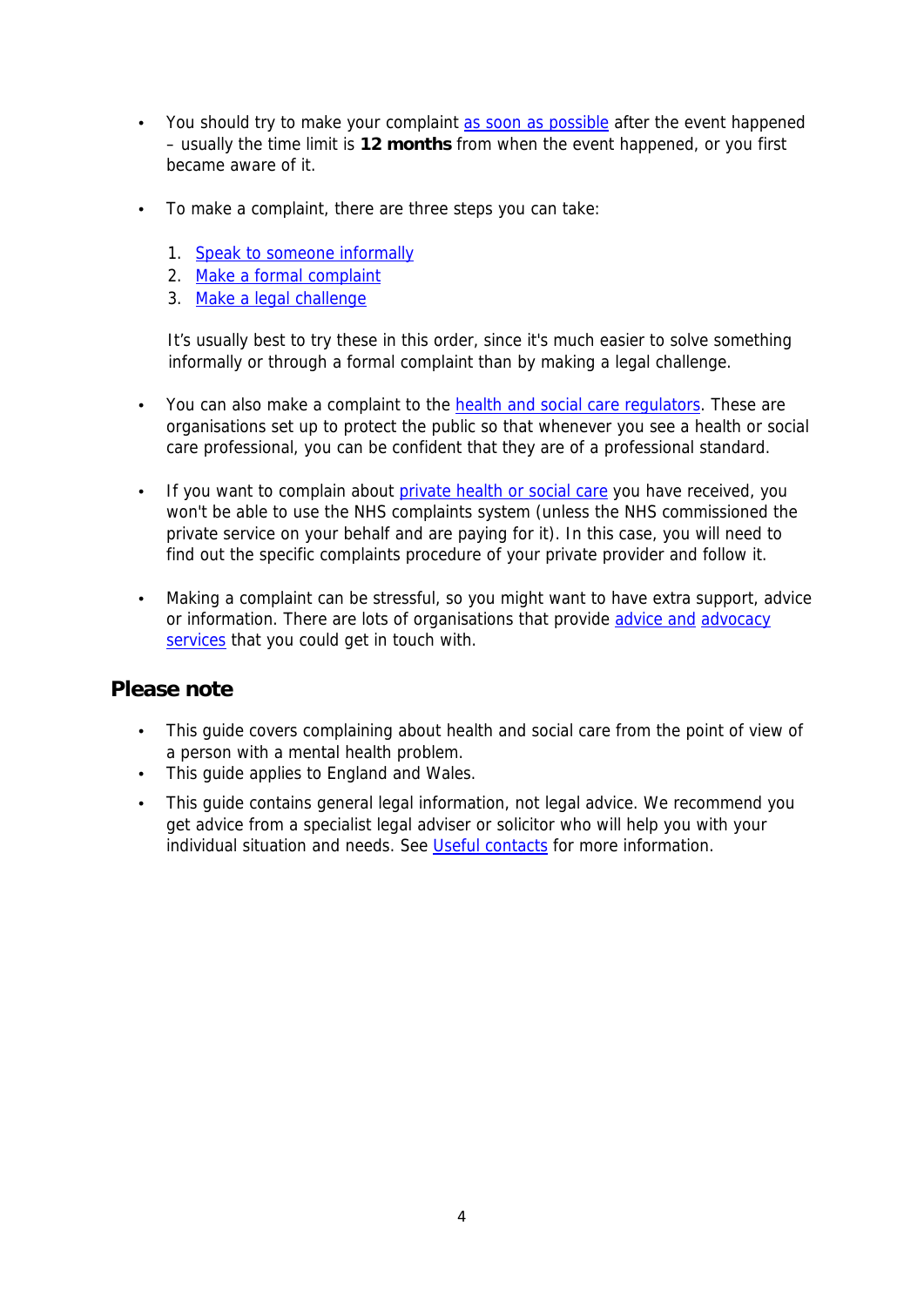## **Terms you need to know**

| <b>Term</b>                                       | <b>Meaning</b>                                                                                                                                                                                                                                                                                                         |  |  |
|---------------------------------------------------|------------------------------------------------------------------------------------------------------------------------------------------------------------------------------------------------------------------------------------------------------------------------------------------------------------------------|--|--|
| <b>Clinical</b><br>commissioning<br>groups (CCGs) | CCGs are groups of GP practices and other healthcare professionals<br>and bodies that are responsible for commissioning most health and<br>care services for patients. They have replaced Primary Care Trusts<br>(PCTs) in England.                                                                                    |  |  |
|                                                   | Clinical negligence A clinical negligence claim is when you make a claim for<br>compensation because the care you received from a professional<br>was negligent.                                                                                                                                                       |  |  |
| Community<br>treatment order<br>(CTO)             | If you have been sectioned and treated in hospital under certain<br>sections, your responsible clinician can apply for you to be put on a<br>CTO. This means that you can be discharged from the section and<br>leave hospital, but you might have to meet certain conditions such<br>as:<br>living in a certain place |  |  |
|                                                   | going somewhere for medical treatment                                                                                                                                                                                                                                                                                  |  |  |
|                                                   | See our pages on CTOs for more information.                                                                                                                                                                                                                                                                            |  |  |
| <b>Health care</b><br>decisions                   | Health care decisions are made by people like GPs, nurses and<br>hospital managers. These can include decisions like:                                                                                                                                                                                                  |  |  |
|                                                   | the information you've been given about your treatment<br>your discharge from hospital, or<br>how long you've waited for treatment                                                                                                                                                                                     |  |  |
| 1998 (HRA)                                        | Human Rights Act This is a law that the government has brought in to protect our<br>human rights in the UK.                                                                                                                                                                                                            |  |  |
|                                                   | See our pages on the Human Rights Act for more information.                                                                                                                                                                                                                                                            |  |  |
| (LHBs)                                            | <b>Local health board</b> These are organisations in the health service in Wales that have<br>been set up to develop and provide health services based on the<br>needs of the local community.                                                                                                                         |  |  |
| <b>Mental Health Act</b><br>1983 (MHA)            | This is a law that applies to England and Wales which allows people<br>to be detained in hospital (sectioned) if they have a mental illness<br>and need treatment. You can only be kept in hospital if certain<br>conditions are met.                                                                                  |  |  |
|                                                   | See our pages on the Mental Health Act for more information.                                                                                                                                                                                                                                                           |  |  |
| Ombudsman                                         | An ombudsman is an official appointed to investigate someone's<br>complaint against a company or organisation, especially a public<br>authority. The ombudsman is independent of the NHS, providers of<br>care, local authorities and the government.                                                                  |  |  |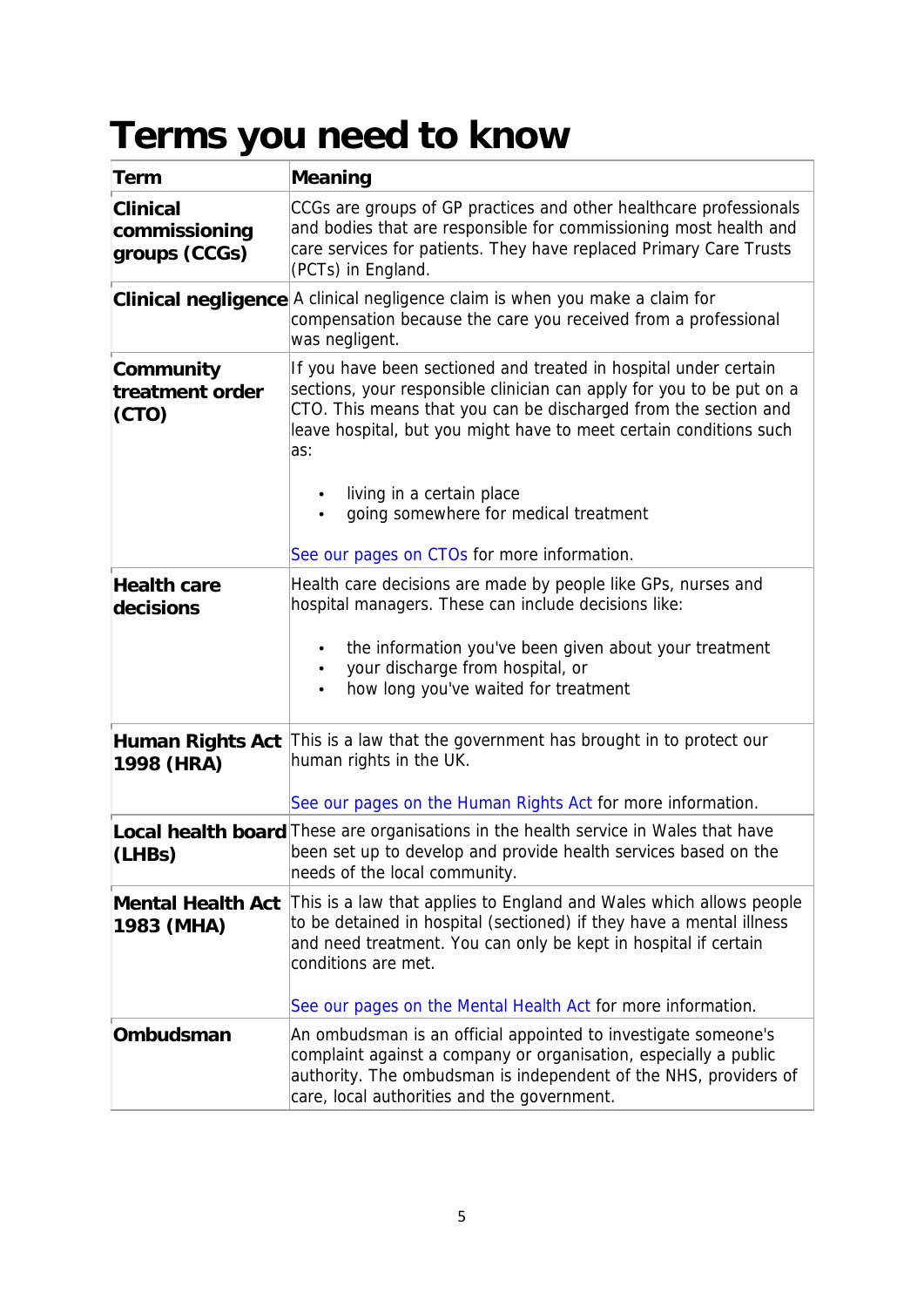| <b>Public authorities</b>                    | These are organisations whose role is of a public nature. This<br>includes:                                                                                                                                                                                                                                                               |  |
|----------------------------------------------|-------------------------------------------------------------------------------------------------------------------------------------------------------------------------------------------------------------------------------------------------------------------------------------------------------------------------------------------|--|
|                                              | police<br>$\bullet$<br>NHS hospitals and employees                                                                                                                                                                                                                                                                                        |  |
|                                              | local authorities and their employees<br>٠<br>some nursing and personal care accommodation providers<br>$\bullet$<br>prison staff<br>courts and tribunals, including Mental Health Tribunals<br>government departments and their employees<br>statutory bodies and their employees (for example the<br>Information Commissioner's Office) |  |
| <b>Public sector</b><br>equality duty        | This is the legal duty which public authorities like councils, NHS<br>hospitals and government departments have to follow. It means they<br>have to consider how their policies and practices affect people with<br>protected characteristics, like people with mental health problems.                                                   |  |
|                                              | Private or voluntary organisations also have to follow the public<br>sector equality duty when they carry out a public function on behalf<br>of public authorities. For example, a private firm that is employed by<br>a local council to collect council tax arrears needs to follow the public<br>sector equality duty.                 |  |
| <b>Regulator (health</b><br>and social care) | Health and social care regulators oversee the health and social care<br>professions by regulating individual professionals.                                                                                                                                                                                                               |  |
|                                              | These organisations are set up to protect the public so that<br>whenever you see a health or social care professional, you can be<br>confident that they are of a professional standard.                                                                                                                                                  |  |
| <b>Section</b>                               | In this guide, this means that you are kept in hospital under the<br>Mental Health Act. There are different types of sections, each with<br>different rules to keep you in hospital. The length of time that you<br>can be kept in hospital depends on which section you are detained<br>under.                                           |  |
|                                              | See our pages on sectioning for more information.                                                                                                                                                                                                                                                                                         |  |
| <b>Social care</b><br>decisions              | Social care decisions are made by people like social workers, nurses<br>or support workers. These can include decisions like:                                                                                                                                                                                                             |  |
|                                              | how you have been assessed for social care<br>a refusal to provide a particular service in your area<br>inappropriate behaviour of staff in social service                                                                                                                                                                                |  |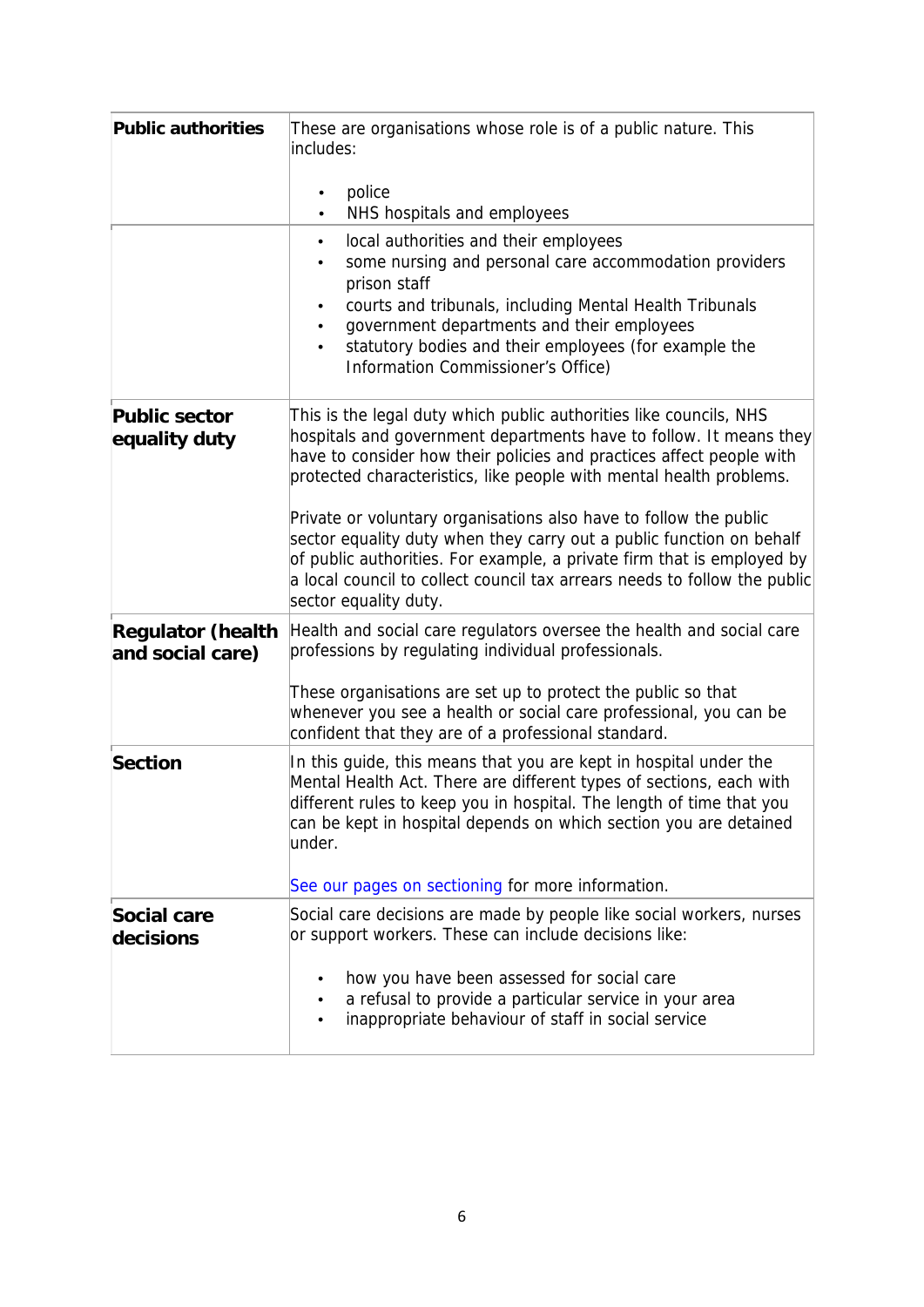## **Where to start**

What can I do if I have a problem with my health or social care? Who can complain? Who do I complain to? When can I complain? What if my complaint is about being under a section of the Mental Health Act?

## **What can I do if I have a problem with my health or social care?**

If you experience a problem with the health care or social care you receive, or about how your personal information is managed, there are steps you can take to try to improve your situation.

Firstly, it's important to work out whether your problem is about health care or social care, because this will determine who you make your complaint to.

#### **What are health care decisions?**

Here are some examples of healthcare decisions. There are more examples that aren't listed, this is just to give you an idea:

| people like:                                                                                                                   | Health care decisions are made by Examples of health care decisions you<br>might complain about:                   |
|--------------------------------------------------------------------------------------------------------------------------------|--------------------------------------------------------------------------------------------------------------------|
| <b>GPs</b><br>nurses (for example, community<br>mental health nurses, district<br>nurses or practice nurses)                   | you haven't been given information about<br>your treatment, or something you think<br>you should have by NHS staff |
| clinical psychologists<br>$\bullet$<br>psychiatrists<br>hospital managers<br>$\bullet$<br>occupational therapists<br>$\bullet$ | you feel your visiting hours are too<br>$\bullet$<br>restricted and you haven't been given a<br>good reason        |
| speech and language therapists<br>٠<br>dentists and opticians                                                                  | you feel you're being discriminated<br>against                                                                     |
|                                                                                                                                | your discharge from hospital - how it's<br>been done, or when it's happening                                       |
|                                                                                                                                | you think NHS staff have behaved<br>inappropriately                                                                |
|                                                                                                                                | you think a health professional didn't seek<br>$\bullet$<br>your informed consent before giving you<br>medication  |
|                                                                                                                                | you've waited a long time for your<br>treatment                                                                    |
|                                                                                                                                | you think the health professionals are                                                                             |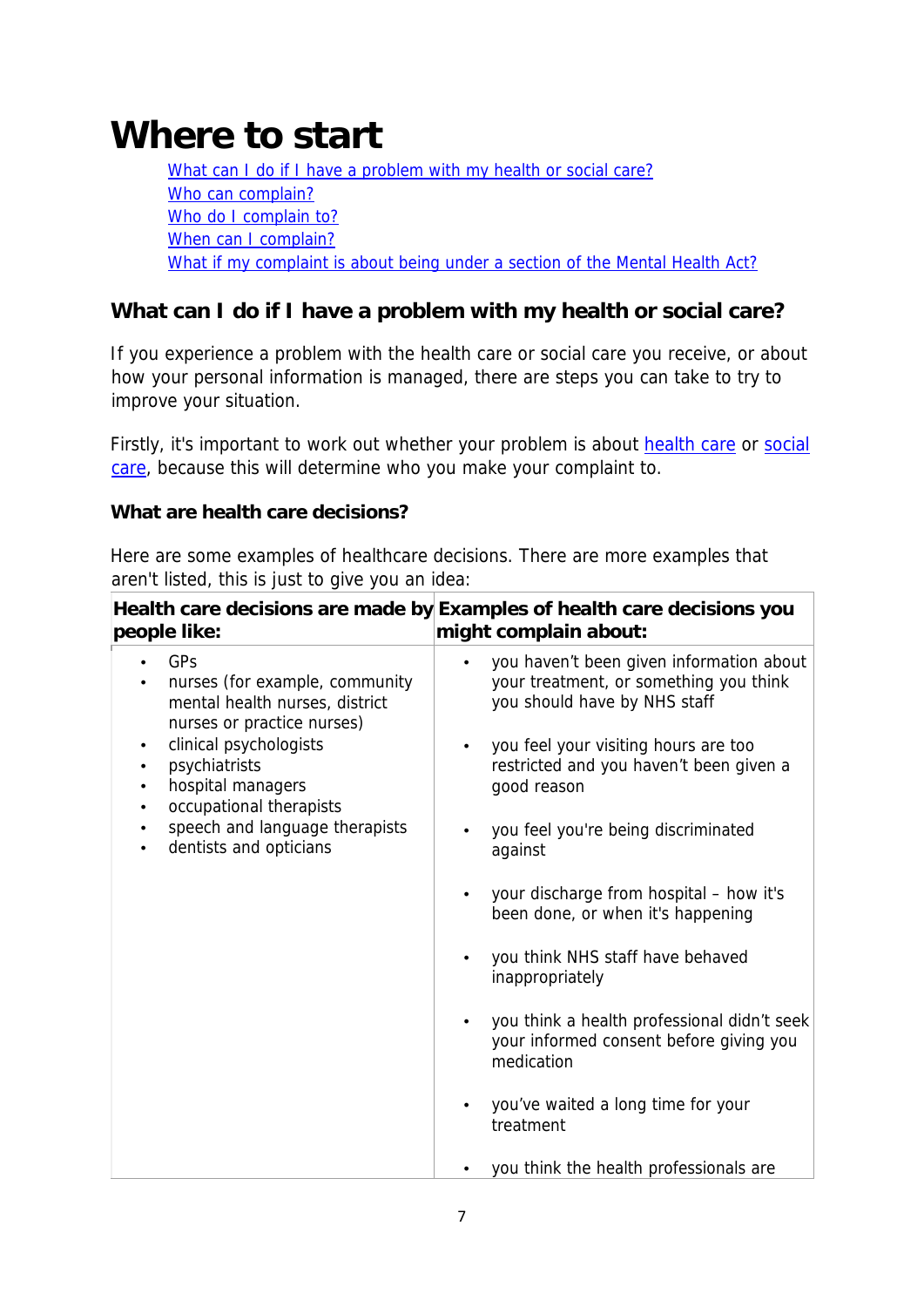| ignoring some of your symptoms                                                                                                                |
|-----------------------------------------------------------------------------------------------------------------------------------------------|
| you feel your wishes and preferences<br>about your treatment are being ignored                                                                |
| you think your diagnosis is wrong                                                                                                             |
| you think the health care you have been<br>given was inadequate, for example you<br>don't think you were looked after properly<br>in hospital |
| you are worried about who is accessing<br>your medical records                                                                                |
| you want to dispute a diagnosis made by<br>a professional because you disagree with<br>them                                                   |
| a refusal to provide a particular service in<br>your area                                                                                     |
|                                                                                                                                               |

You can make a complaint about your health care whether you are receiving it in:

- the community at home
- supported accommodation
- a care home
- hospital (this includes if you are detained in hospital under the Mental Health Act, also known as being sectioned)

When you complain about healthcare to the NHS, you can complain about any aspect of your care, treatment or services received from them. The process is different if you are complaining about private health care.

#### **What are social care decisions?**

Here are some examples of social care decisions. There are more examples that aren't listed, this is just to give you an idea:

| Social care decisions are made by                                                                                                                                                                                                                               | <b>Examples of social care decisions</b>                                                                                                                                       |
|-----------------------------------------------------------------------------------------------------------------------------------------------------------------------------------------------------------------------------------------------------------------|--------------------------------------------------------------------------------------------------------------------------------------------------------------------------------|
| people like:                                                                                                                                                                                                                                                    | you might complain about:                                                                                                                                                      |
| social workers<br>social care workers (for example,<br>$\bullet$<br>homecare workers)<br>occupational therapists<br>$\bullet$<br>support workers<br>nurses (for example, community mental<br>$\bullet$<br>health nurses, district nurses or practice<br>nurses) | whether or not you should be<br>assessed for social care by social<br>services<br>how you have been assessed for<br>social care<br>you think there have been long<br>$\bullet$ |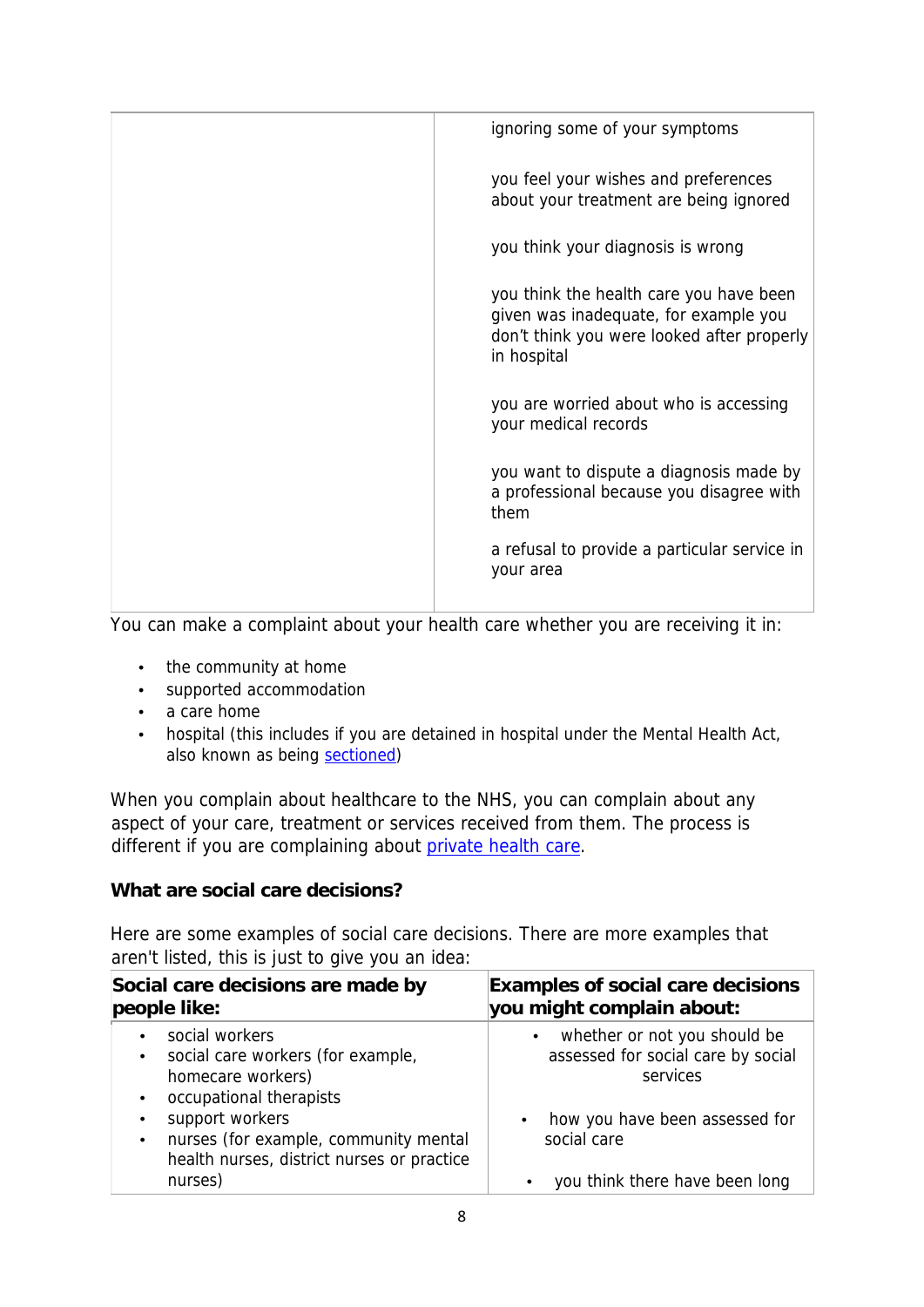| other advisers in the non-profit sector<br>who work in social care, for example debt<br>advisors | delays in providing an assessment<br>or services                                    |
|--------------------------------------------------------------------------------------------------|-------------------------------------------------------------------------------------|
|                                                                                                  | you don't think a service the local<br>authority is delivering meets your<br>needs  |
|                                                                                                  | you feel you are being<br>discriminated against                                     |
|                                                                                                  | the local authority has refused to<br>assess your needs (or those of<br>your carer) |
|                                                                                                  | you think the behaviour of staff in<br>social service has been<br>inappropriate     |
|                                                                                                  | whether you should be paying for<br>some of your care                               |
|                                                                                                  | a refusal to provide a particular<br>service in your area                           |
|                                                                                                  |                                                                                     |

You can complain about social care that you are receiving or think you should be receiving, or a decision by the local authority that affects you. This is the case whether you are living in:

- the community and receiving some support at home
- supported accommodation, or
- a care home

#### **Who can complain?**

A complaint can be made by:

- **you** if you have used the health or social care services, you have the right to complain about your experience. For example, you might want to complain about delays, the quality of service or a refusal to provide a service.
- **a carer, friend or family member** carers, friends or family of someone receiving a service from the NHS or the local authority also have the right to complain if they are affected or likely to be affected by what has gone wrong.
- **someone else on your behalf** as long as they provide some evidence of your written consent with the complaint. There are some instances where they don't need written consent, for example if you are are under 18, or you can't make the complaint yourself because you don't have the capacity to complain at that time (see our information on the Mental Capacity Act). A complaint can also be made on someone's behalf without their written consent if they have passed away.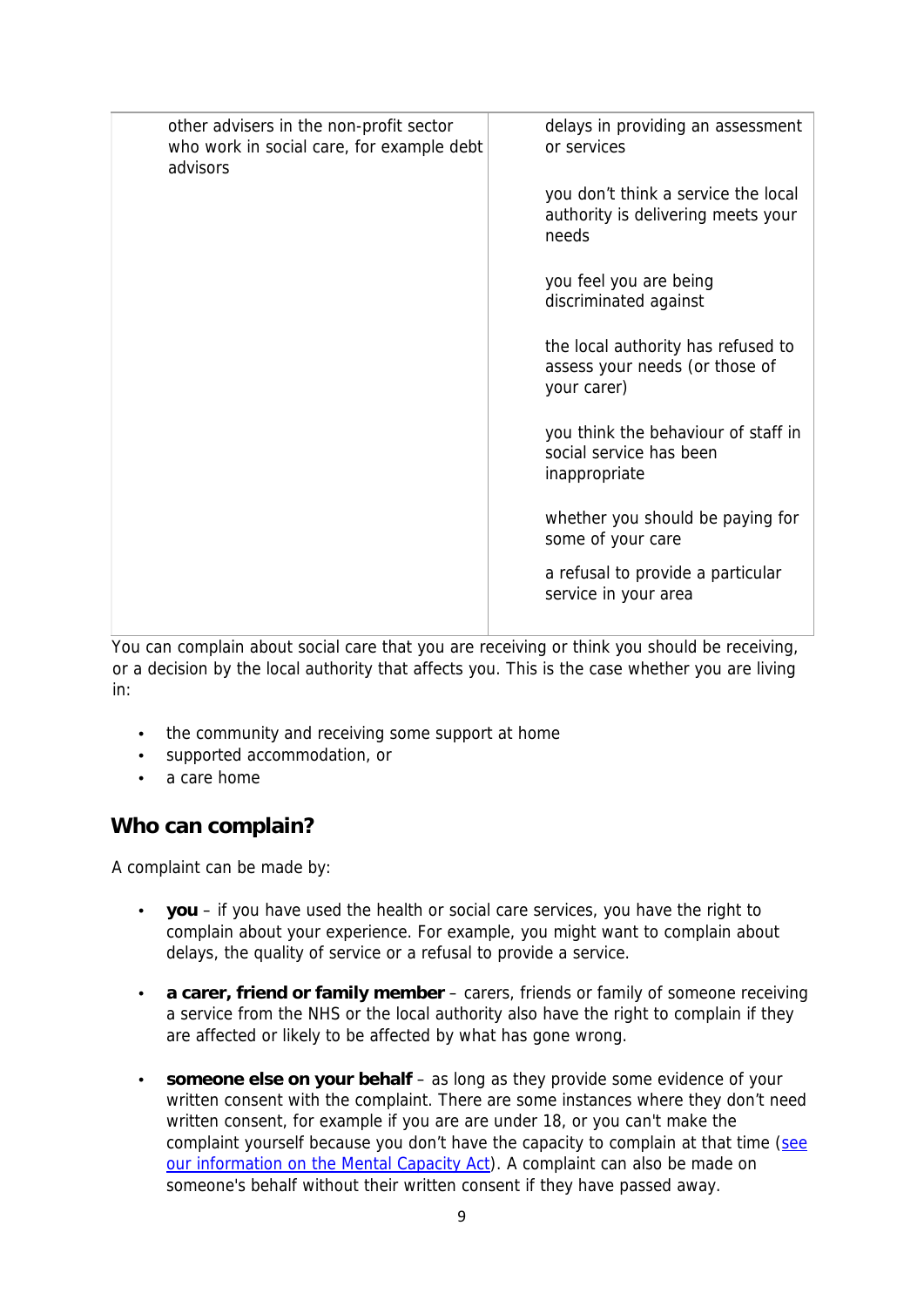## **Who do I complain to?**

Who you make your complaint to will depend on:

- the type of care you are complaining about (health care or social care)
- where the event took place (England or Wales)

If your complaint involves more than one organisation, you can make the complaint to just one of them and they should let the other organisation(s) know.

| Type of care your<br>complaint is about                      | event took<br>place | Where the Who you would complain to                                                                                                          |
|--------------------------------------------------------------|---------------------|----------------------------------------------------------------------------------------------------------------------------------------------|
| Health care England                                          | <b>Commis</b>       | <b>Care provider:</b> for example, the hospital, care<br>home or organisation providing the service,<br>treatment or other care.             |
|                                                              |                     | clinical commissioning group (CCG) for a hospital or<br>NHS England for a GP or other primary care<br>services.                              |
| Health care<br>(In Wales, this kind of<br>complaint would be | Wales               | Care provider: for example, the hospital, care<br>$\bullet$<br>home or organisation providing the service,<br>treatment or other care.       |
| referred to as 'raising a<br>concern'.)                      |                     | Body responsible for providing care: the<br>Local Health Board. There are seven of these<br>across Wales, see their website for a full list. |
| Social care                                                  | England or<br>Wales | Care provider: for example, the care home or<br>$\bullet$<br>organisation providing the service or other<br>care.                            |
|                                                              |                     | Body responsible for providing the care:<br>the local authority.                                                                             |

It can be useful to complain directly to the provider, who is often seeking feedback on how they are doing as well. However, if you are worried about the impact on you if you make a complaint directly to a provider (for example, you are worried it might annoy the doctor or nurse involved in your care), you can complain directly to the commissioning organisation instead.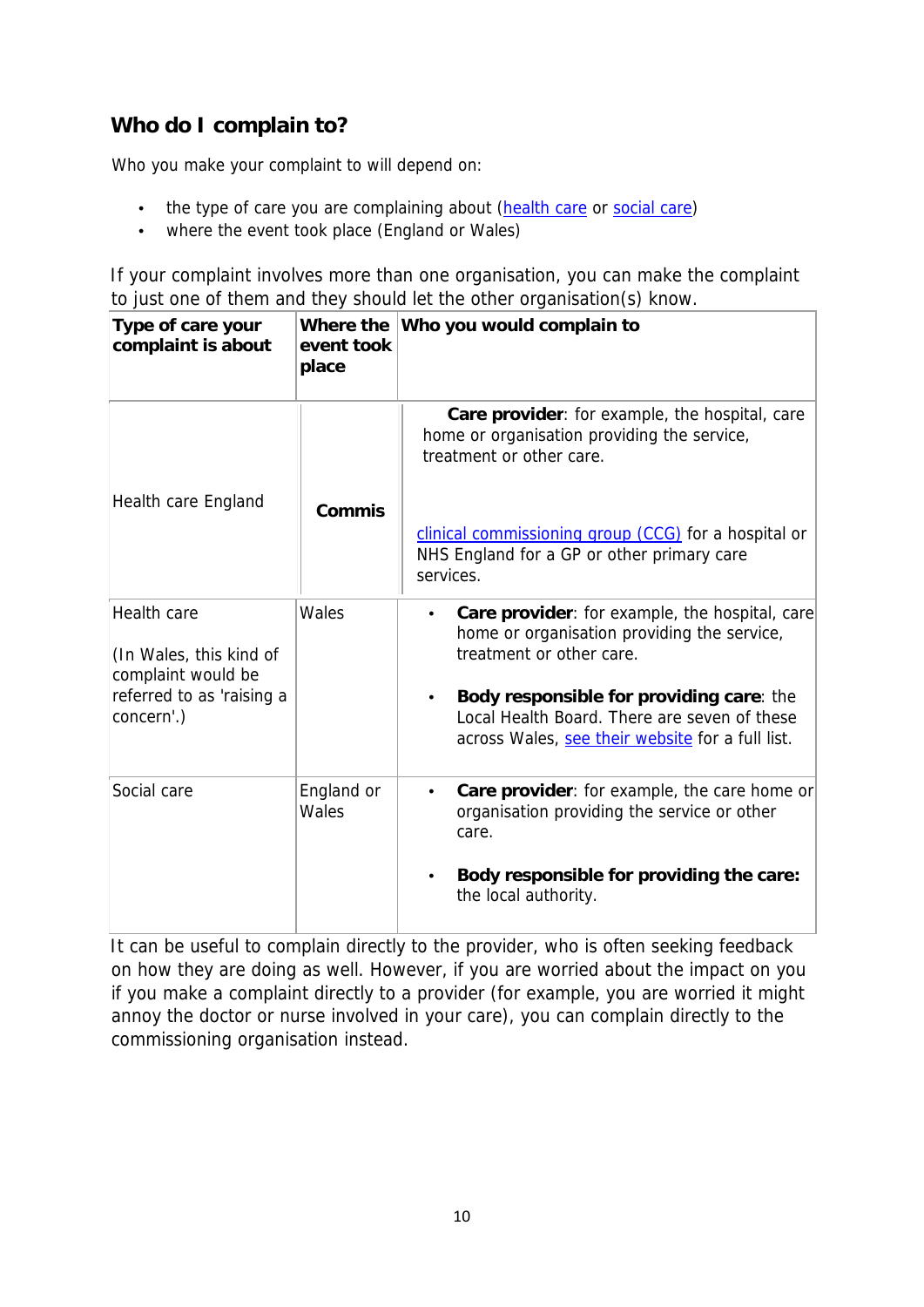

#### **Example**

Amelia wasn't happy about some of the care she was receiving from her GP. She wanted to make a complaint to the GP surgery, but was very worried about doing this as she had heard of someone being struck off her GP's register for making a complaint.

Once she had found out she could complain to the commissioning body instead, she decided to make her complaint to the NHS England about her GP surgery so that she didn't have to worry about this. It was investigated and her GP apologised.

## **When can I complain?**

You should try to make your complaint as soon as possible after the event or events have happened. However, the time limit for a making a complaint is normally **12 months** from when:

- the event happened, or
- you first became aware of it

If you have missed both of these deadlines, you may still be able to complain if you have a good reason and it is still possible to investigate the compliant fairly and effectively.

These timescales apply whether you are in England or Wales, and whether your complaint is about health care or social care.

#### **My problem is urgent, what can I do?**

If your problem is urgent, you should try to get legal advice from a solicitor about your next steps. This is because sometimes you might be able to make a legal challenge without having made a complaint, or you can do the two together.

There are strict time limits to issue a legal challenge, so it's important you seek legal advice if you think is something you might want to do.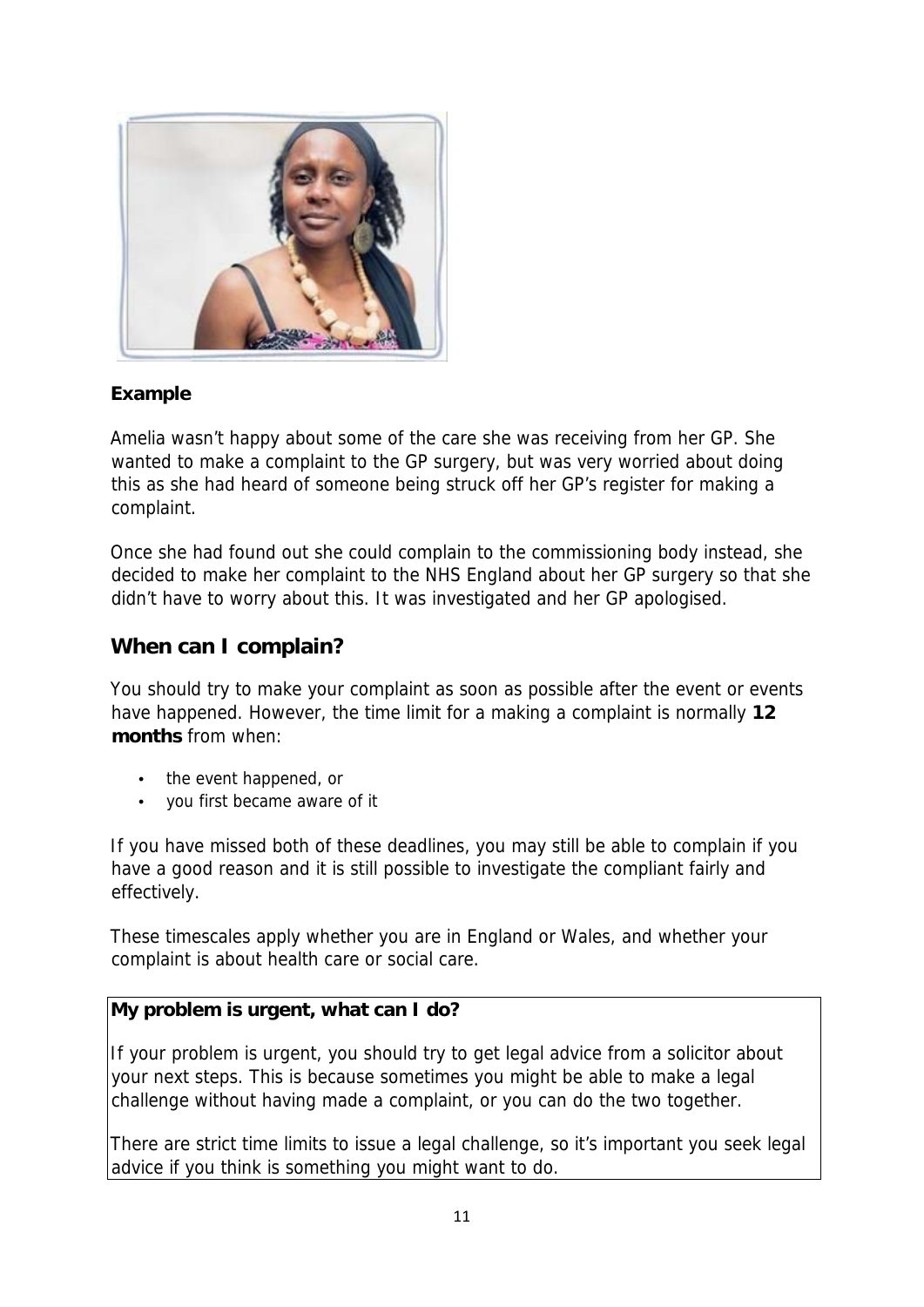See our page on speaking to a solicitor to find out more.

### **What if my complaint is about being under a section of the Mental Health Act?**

If you are kept in hospital under a section of the Mental Health Act, you may want to challenge the reason why you have been sectioned, or complain about your care and treatment in hospital.

#### **Challenging your section**

If you want to challenge your section, the Mental Health Act provides a few ways for you to do this. You would not use the NHS complaints system to make these sorts of challenges.

- **If you want to challenge your section** because you don't think you should be made to stay in hospital, see our pages on sectioning and leaving hospital.
- **If you want to challenge your CTO** because you don't think you should be receiving supervised treatment in the community, see our pages on ending your CTO.

#### **Complaining about care and treatment**

If you want to complain about how you have been looked after while you have been in hospital under the Mental Health Act, here are steps you can take:

- Firstly you can follow the steps in how to make a complaint.
- You can also complain to the health care regulator, as they have a special responsibility to make sure the Mental Health Act is followed correctly.

For more information, see our pages on sectioning, or the Mental Health Act.

## **How to make a complaint**

 How do I make a complaint? How do I speak to someone informally about my problem? How do I make a formal complaint? What should I expect if I make a formal complaint? What can I do if my formal complaint hasn't worked?

#### **How do I make a complaint?**

Broadly, there are three steps you can take to address your problem. These are:

- 1. **Speak to someone informally**
- 2. **Make a formal complaint.** If making a formal complaint doesn't resolve your problem, you may want to take your complaint to an ombudsman. You can also tell the regulator about your problem at this stage.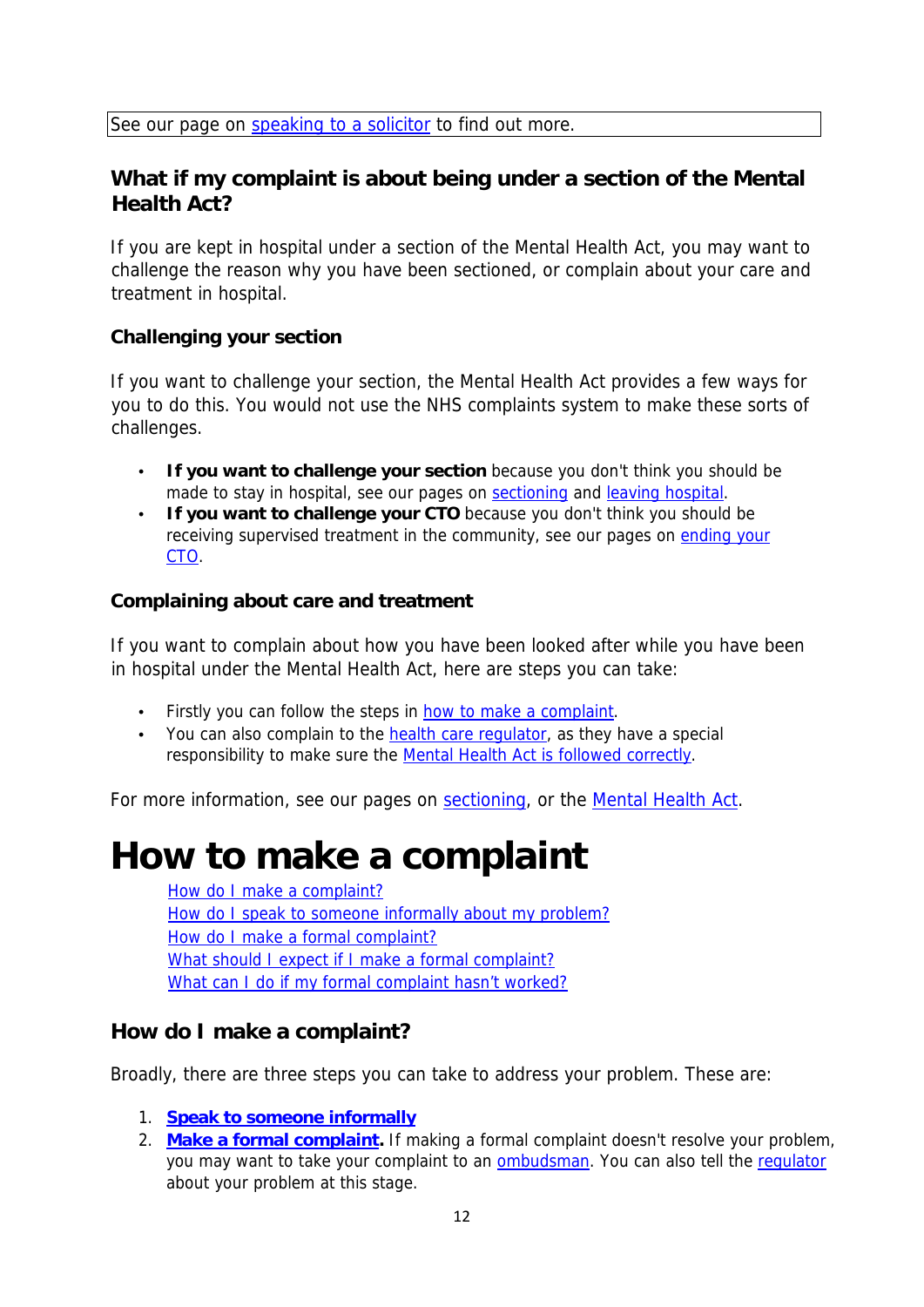#### 3. **Make a legal challenge**

It's usually best to try these in this order, since it's much easier to solve something informally or through a formal complaint than by making a legal challenge. Often you must have tried the first two steps before you can make a legal challenge anyway.

#### **Flowchart: How do I make a complaint?**

#### **Please note**

- If your problem is urgent, you should seek legal advice.
- If you are being kept in hospital under a section of the Mental Health Act, and you want to challenge your section, you would follow a different process.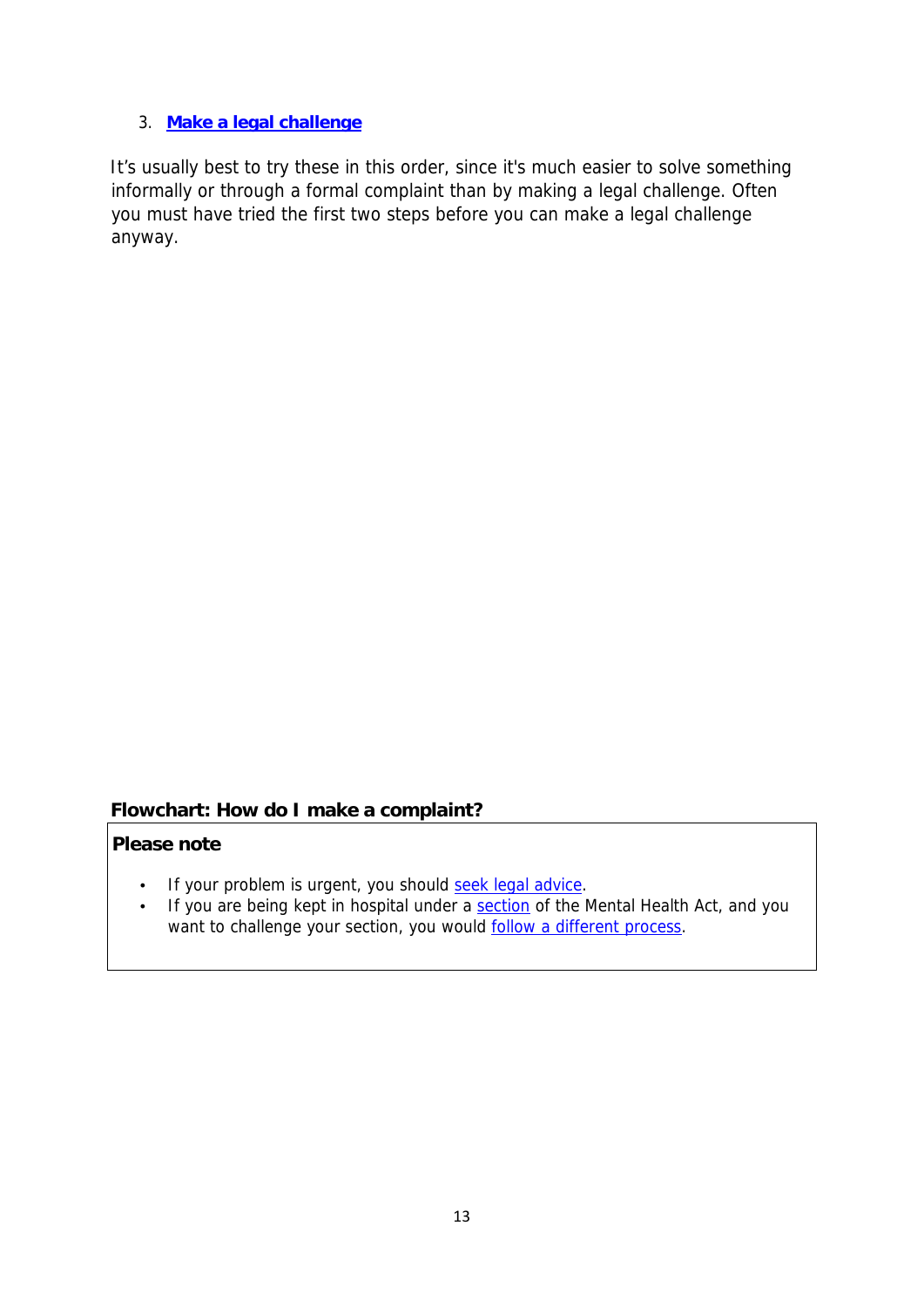

## **How do I speak to someone informally about my problem?**

If you have found that you have a problem with your health or social care, you should first try to speak to the provider informally. This can be a much easier and less stressful way to get your problem solved, and it is often the quickest too.

Here are some tips for speaking to someone informally about your problem: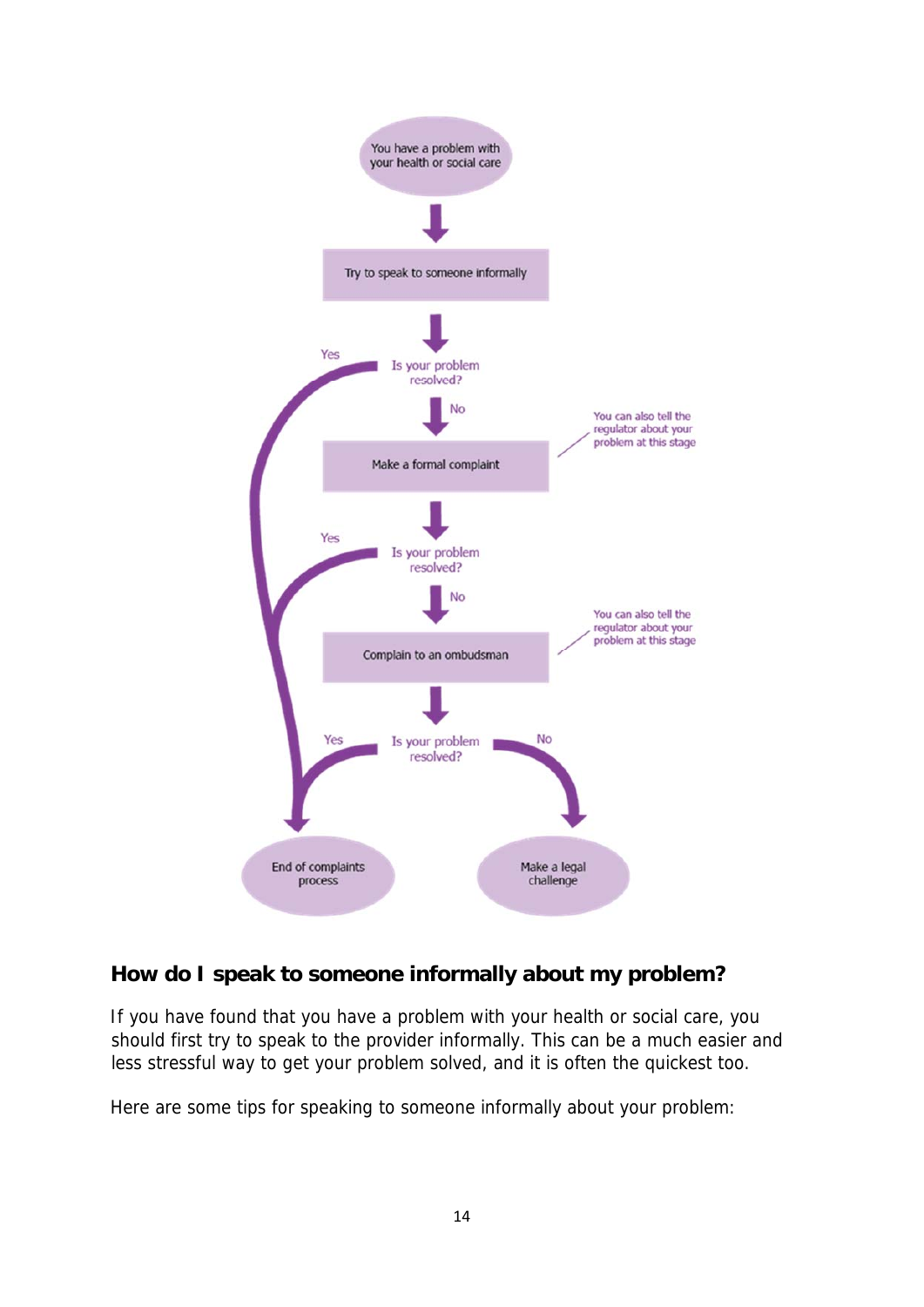- **Have a conversation with the person most involved in your care**. Try talking to them about your concern. A useful way to do this could be to set up a meeting with them.
- **Make some notes before the meeting about what you want to say**. This could help you if you're worried about what to say, or worried you might forget something important.
- **Get someone you know to come with you**, like a family member or friend. They could come with you to the meeting and help support you. See our page on getting support for more information on other kinds of help you could ask for.

**If you are in Wales** and complaining about adult social care, the local authority must always offer to discuss a complaint to try and resolve it. This discussion must take place within **10 working days** of the informal complaint and is aimed at trying to get a quick and successful resolution of most complaints.

## **How do I make a formal complaint?**

If you've already tried speaking to someone informally, and that didn't work, you can look at making a formal complaint.

You can make a formal complaint in any of these ways:

- **Speaking to someone** and telling them that you would like to make a formal complaint, as well as telling them what it is about. If you do this, the organisation is allowed to write down your complaint themselves and they must give you a copy of their written record.
- **Writing a letter**
- **Sending an email**

You should try to write down your complaint if you can, or get someone to help you do this. This way, you can make sure everything you want in your complaint is included. If you want to, you could also get some support when making a complaint.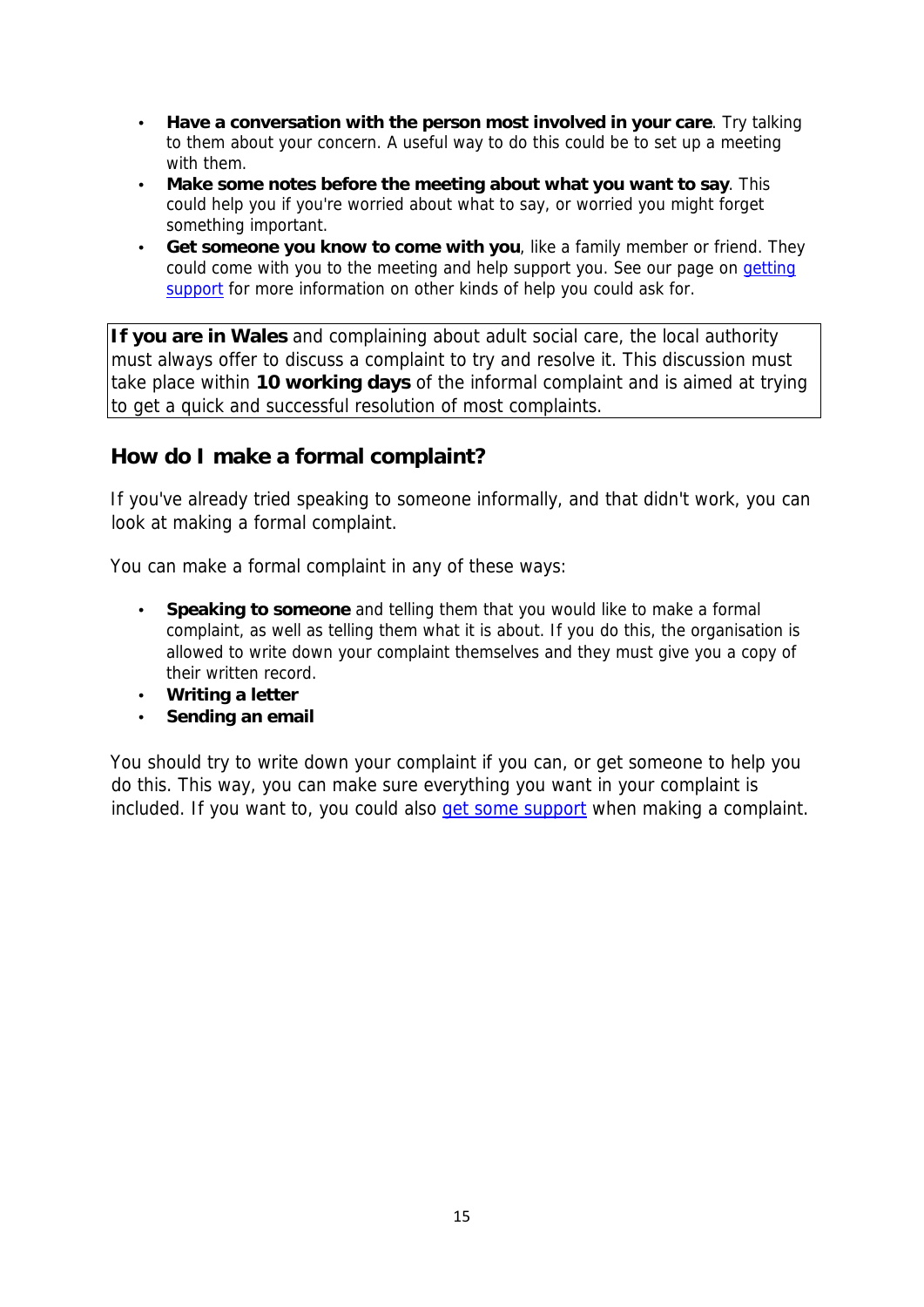#### **Tips for writing a formal complaint**

- Date the letter of complaint.
- Provide your name and address.
- Give a clear account of what happened and what went wrong.
- Include all the relevant facts such as dates and names but try to keep the letter concise.
- Attach copies of relevant documents or photographs and list the items enclosed in the letter.
- Explain what the solution you would like is, for example, an apology, better service or explanation.
- Keep the tone polite.
- Identify the date by which you expect a reply.
- Keep a copy of the letter and anything else you included with the letter.
- Send the letter by recorded delivery.

If your complaint is about a particular professional, you might also want to make a complaint to the organisation that regulates that person.

#### **Getting copies of your medical or social care records**

Depending on what you are complaining about, you might find it helpful to get a copy of your medical records or your social care records before you make a complaint.

You are entitled to ask organisations what information they hold on you, including asking for a copy of your records (see our pages on personal information to find out more).

If you are worried about how someone has handled your medical records or other personal information, you can complain directly to the Information Commissioner's Office (see our pages on personal information to find out more).

## **What should I expect if I make a formal complaint?**

Generally, if you make a complaint, you should expect:

- your complaint to be dealt with efficiently
- your complaint to be properly investigated
- action to be taken if necessary
- to be treated with respect and courtesy
- to receive, as far as possible, assistance to help you understand the procedure and advice on where to get support
- to be told the outcome of the investigation of your complaint
- to be given a timely and appropriate response

Here is some more information on what to expect depending on where you make your complaint: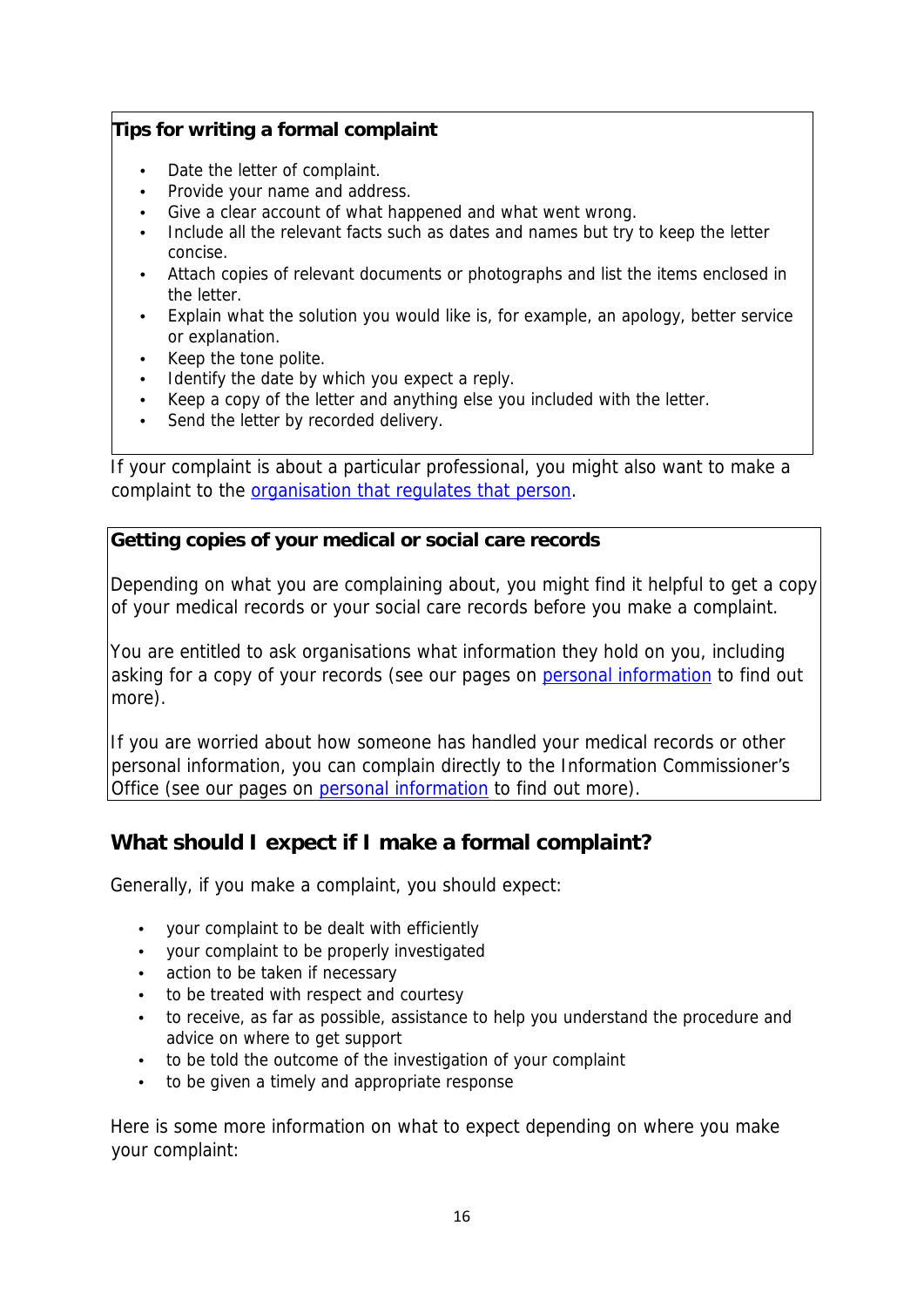| Where your<br>place | What your<br>complaint takes complaint is about                             | What you should expect                                                                                                                                                                                                                                    |
|---------------------|-----------------------------------------------------------------------------|-----------------------------------------------------------------------------------------------------------------------------------------------------------------------------------------------------------------------------------------------------------|
| Wales               | Adult social care                                                           | a response within 25 days of making a formal<br>complaint                                                                                                                                                                                                 |
| Wales               | Health care<br>(In Wales, this is<br>referred to as<br>'raising a concern') | notification that your concern has been<br>received within two working days, and<br>a final reply within 30 days of the date the<br>$\bullet$<br>organisation received your concern                                                                       |
| England             | Health or social care                                                       | your complaint should be acknowledged<br>within three working days from when it's<br>received (orally or in writing)<br>when it's acknowledged, you should be told<br>how it will be handled, how long it will take<br>and when you should get a response |

### **What can I do if my formal complaint hasn't worked?**

If you don't feel like your formal complaint has been dealt with effectively, you can make a complaint to the ombudsman. This is the next step for trying to get your complaint resolved.

Separately, you could also approach a health or social care regulator, or a professional regulator if your complaint is about an individual. These won't solve your complaint but may inform the regulator's decision to investigate that organisation or person.

If your complaint is about the care and treatment your received while you were kept in hospital (sectioned) under the Mental Health Act, you should always tell the health care regulator.

You may also be able to make a legal challenge, although the rules and timelines around this are very strict.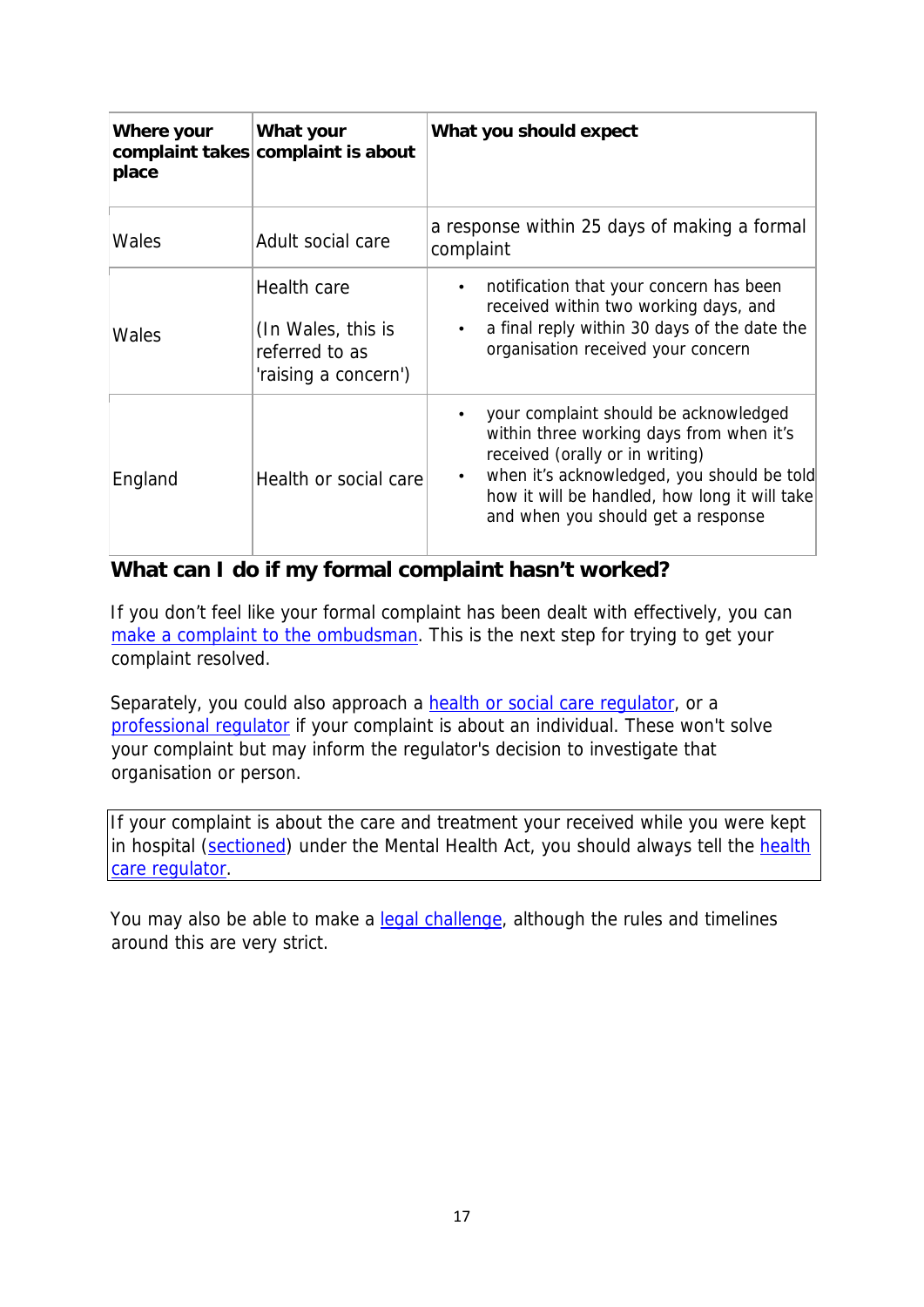## **Ombudsman**

When would I make a complaint to an ombudsman? What is an ombudsman? When will an ombudsman take on a case? Which ombudsman should I complain to? What can I do if this hasn't resolved my complaint?

## **When would I make a complaint to an ombudsman?**

If the **formal complaints procedure** does not resolve your complaint about your health or social care, this can be very frustrating and sometimes upsetting. However, there are other actions you can take. One of these is asking the relevant ombudsman to investigate your complaint.

## **What is an ombudsman?**

An ombudsman is an official appointed to investigate someone's complaint against a company or organisation, especially a public authority. The ombudsman is independent of the NHS, providers of care, local authorities and the government.

Ombudsmen do not have any power to enforce their recommendations, but their recommendations are almost always followed.

## **When will an ombudsman take on a case?**

An ombudsman does not have to take on a case. Generally, they won't investigate your complaint if:

- you have not been through the formal complaints procedure first with the care provider, NHS or local authority
- you make your complaint outside of 12 months from the date of the event(s), unless there is a special reason for the delay
- your complaint is already the subject of legal proceedings (or sometimes when it could become the subject of legal proceedings)

## **Which ombudsman should I complain to?**

The ombudsman you complain to will depend on where you are and what you are complaining about:

| What are you<br>complaining about? | If you're not happy with how your original<br>complaint has been resolved, you can take your<br>complaint to the: |  |
|------------------------------------|-------------------------------------------------------------------------------------------------------------------|--|
|                                    | Health care in England Parliamentary and Health Service Ombudsman                                                 |  |
|                                    | Social care in England   Local Government Ombudsman                                                               |  |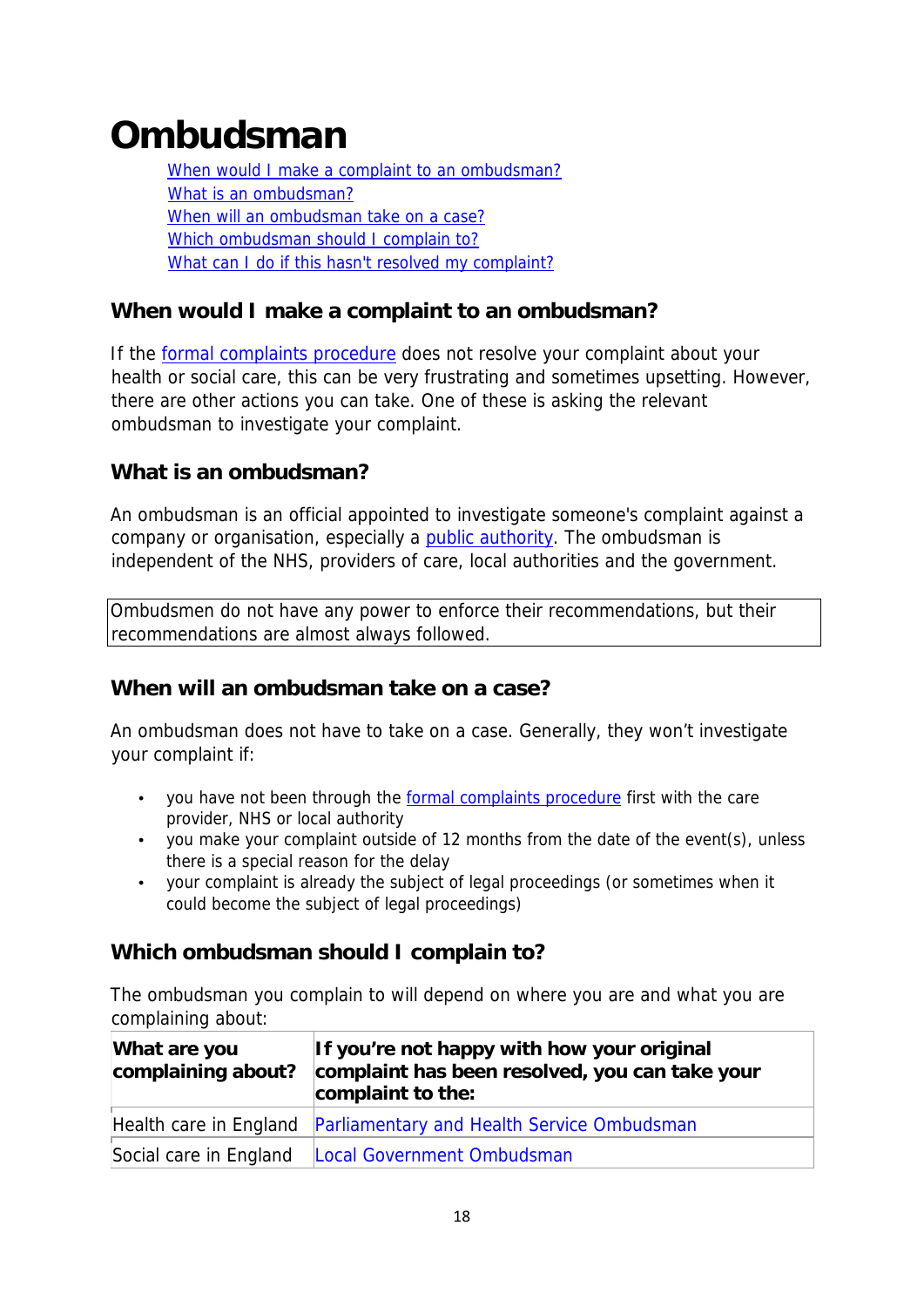| Health care in Wales | <b>Public Services Ombudsman</b>                                         |
|----------------------|--------------------------------------------------------------------------|
| Social care in Wales | <b>Public Services Ombudsman</b>                                         |
|                      | How your personal data Information Commissioner's Office (ICO) – see our |
|                      | has been looked after, information on how to complain to the ICO here.   |
| in England or Wales  |                                                                          |

#### **Parliamentary and Health Service Ombudsman (England)**

The Health Service Ombudsman is part of the Parliamentary and Health Service Ombudsman. The Ombudsman makes final decisions about complaints that have not been resolved by the NHS in England.

If you make a complaint to the Health Services Ombudsman and it upholds your complaint, it can make recommendations to the NHS to put things right. This could include asking it to:

- make an apology
- acknowledge its mistakes
- make a payment

It can also ask the organisation to show how it will prevent this happening again so that other people don't have to go through the same situation.

If the complaint also concerns social care then the Local Government Ombudsman will jointly review the case.

You can't apply to the Health Service Ombudsman if your care was private, unless it was funded by the NHS.

#### **Local Government Ombudsman (England)**

The Local Government Ombudsman makes final decisions about complaints that have not been resolved by a local authority in England about adult social care.

The Ombudsman can investigate complaints that:

- the council has not provided a service which it has a duty to provide
- there has been a failure in providing a service
- there has been maladministration connected with action taken by or on its behalf

If the Ombudsman does uphold your complaint, then they can request the council to put things right. This could include asking it to:

- make an apology
- provide a service you should have had
- make a decision that it should have done before
- improve their procedures
- make a payment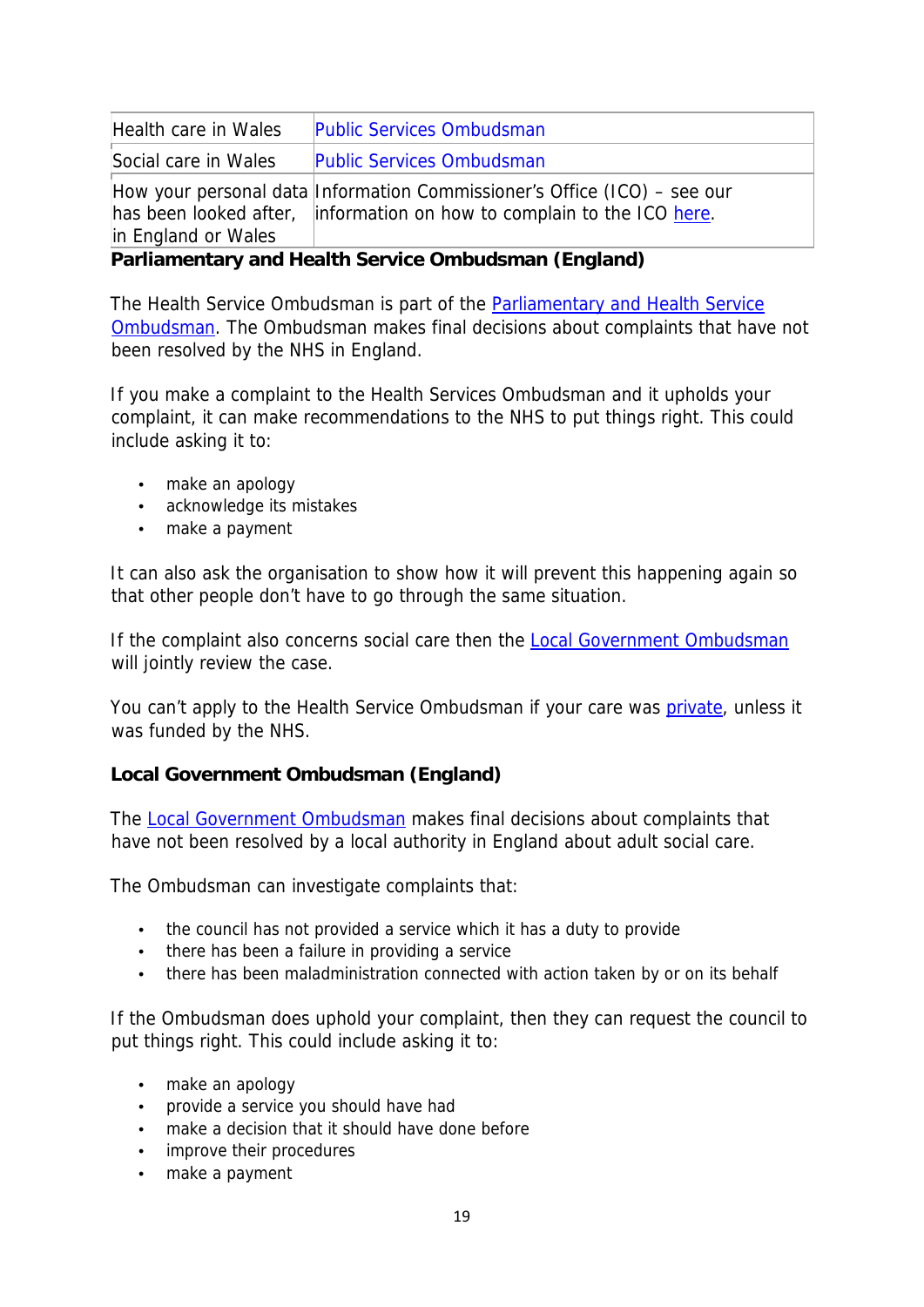If the complaint also concerns health care then the **Health Service Ombudsman** will jointly review the case. You can still complain to the Local Government Ombudsman about social care, even if the care was private.

#### **Public Services Ombudsman (Wales)**

The Public Services Ombudsman investigates all complaints about public services in Wales, including those made against the NHS, the local authority and independent care providers.

When you submit a complaint, the Public Services Ombudsman aims to:

- let you know whether it is able to investigate your complaint within six weeks
- check if there are any quick actions it could ask the organisation to make to resolve the situation

If the Ombudsman does uphold your complaint, then they can request the council to put things right. This could include asking it to:

- make an apology
- improve their procedures
- make a payment

### **What can I do if this hasn't resolved my complaint?**

If you feel like your complaint has not been dealt with by the ombudsman, you have some some other options. You can:

- raise it with a regulator
- make a legal challenge

## **Regulator**

When would I tell a health or social care regulator about my complaint? What is a health or social care regulator? What can I do if my complaint is about a particular professional? What can I do if this hasn't resolved my complaint?

## **When would I tell a health or social care regulator about my complaint?**

If you are making a formal complaint or complaining to the **ombudsman**, you can also tell your health or social care regulator about your issue (see our flowchart).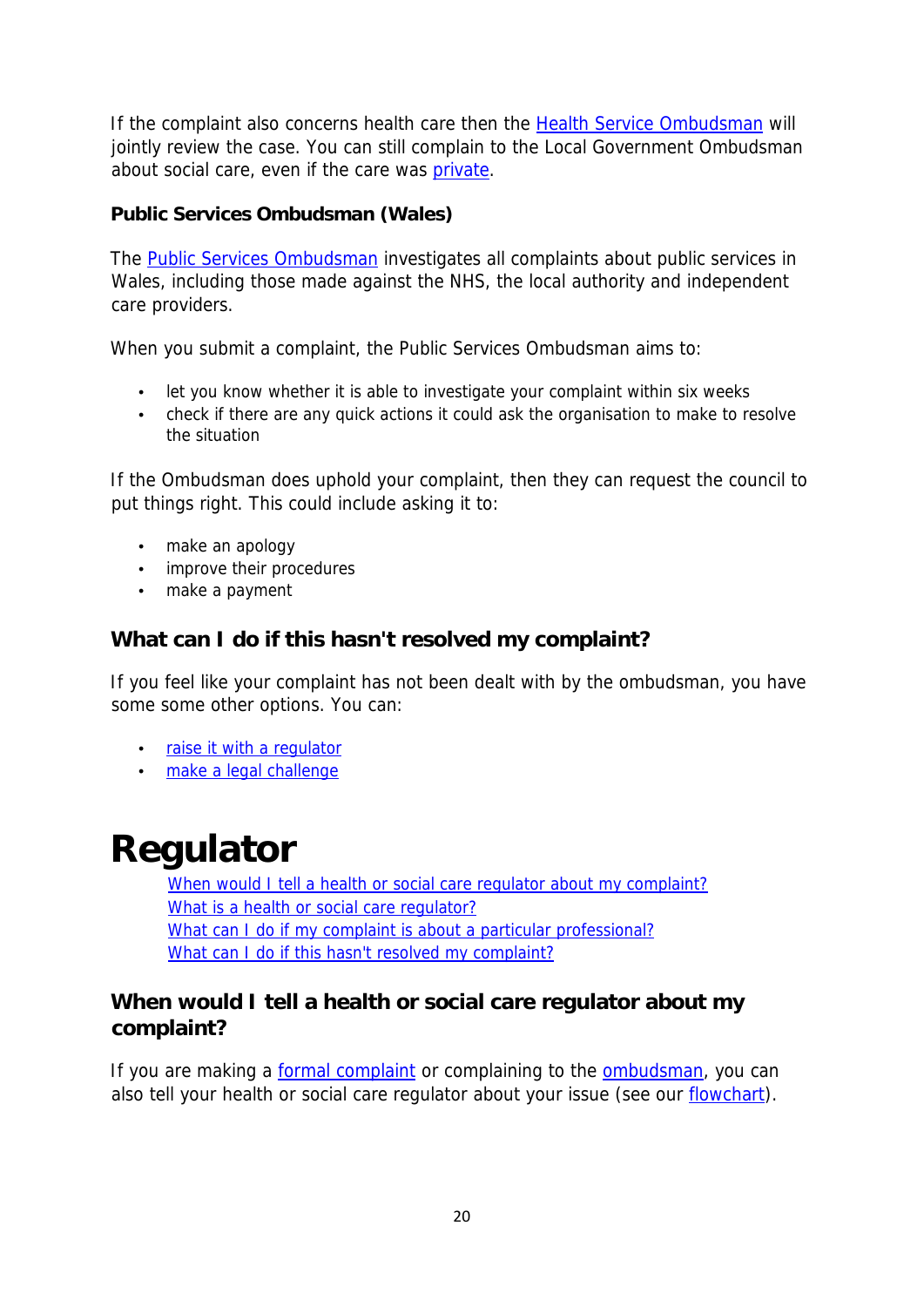Telling a regulator about a health or social care issue you've had won't solve your individual complaint, but it might help them move an investigation up their priority list, or look into more serious concerns.

You should also always tell your health care regulator if your complaint is about the use of powers under the Mental Health Act.

### **What is a health or social care regulator?**

Health and social care regulators oversee how health and social care is provided. They do this by regulating and monitoring the providers of that care. These organisations are set up to protect the public, so that whenever you see a health or social care professional, you can be confident that they are of a professional standard.

Examples of providers whose care will be regulated and monitored include:

- care homes
- hospitals
- supported accommodation

Similarly (but not the same), professionals working in health and social care must also be regulated and follow a code of conduct. If your problem is about a specific individual's conduct or behaviour, one of your options can be to complain to their professional regulatory body about their delivery of health or social care.

The health and social care regulators in England and Wales are:

- Care Quality Commission (CQC)
- Health Inspectorate Wales (HIW)
- Care and Social Services Inspectorate of Wales (CSSIW)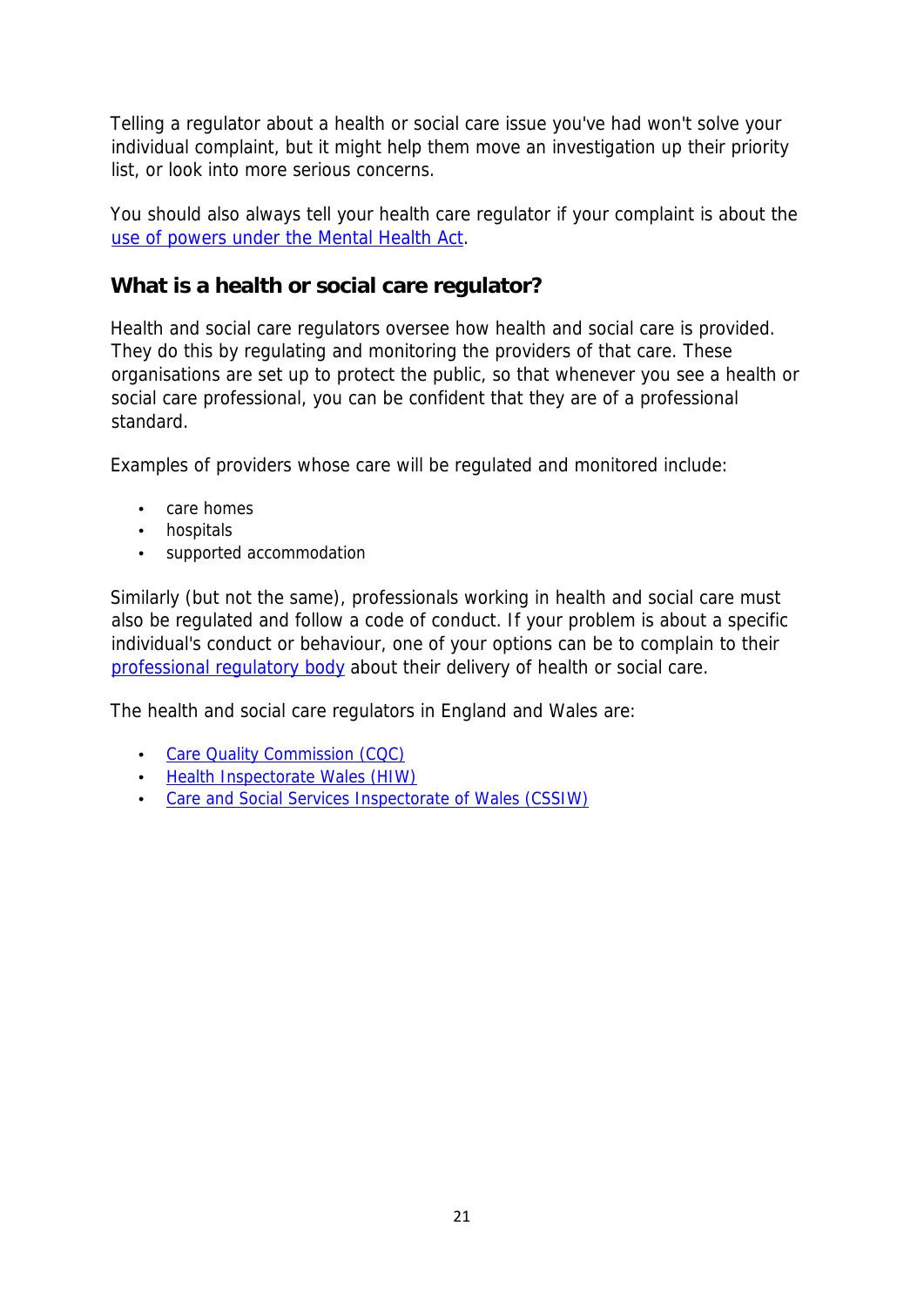#### **Making complaints about the Mental Health Act**

If you are unhappy about how you've been treated while detained in hospital under the Mental Health Act (sectioned), and you haven't had your problem resolved by making a complaint, you might want to complain to the health care regulator (the CQC in England, or the HIW in Wales).

Health care regulators have a special responsibility to:

- make sure your rights are protected if you are detained under the Mental Health Act
- make sure the Mental Health Act is used correctly by professionals
- employ individuals to visit places where someone is detained under the Mental Health Act, meeting with them in private. They can also meet with someone on a CTO (see our pages on CTOs for more information).
- investigate complaints made about the use of the Mental Health Act by patients who are liable to be kept in hospital under the Mental Health Act or are living in the community but are subject to a CTO
- accept complaints from staff and the public

The CQC publishes an annual report about the use of the Mental Health Act in England.

#### Care Quality Commission (CQC)

The CQC is the regulator of health and social care in England. It does not investigate or resolve individual complaints, but you can contact them if you feel that you, or someone you know, have received poor care.

The CQC registers, monitors and routinely inspects all hospitals, care homes and home care agencies to make sure they meet national standards of quality and safety. All providers of health and social care are required to be registered with the CQC and its reports on each provider are available on its website.

If you decide to give information about a health or social care provider to the CQC, it will be used to help them decide when and where to inspect services.

You can also tell the CQC about your experience, which can be anonymous if you want.

#### Health Inspectorate Wales (HIW)

The HIW is the regulator of health care in Wales. It does not investigate or resolve individual complaints, but you can contact them if you feel that you, or someone you know, have received poor care.

The HIW registers, monitors and routinely inspects all health care providers to make sure they meet national standards of quality and safety. All providers of health care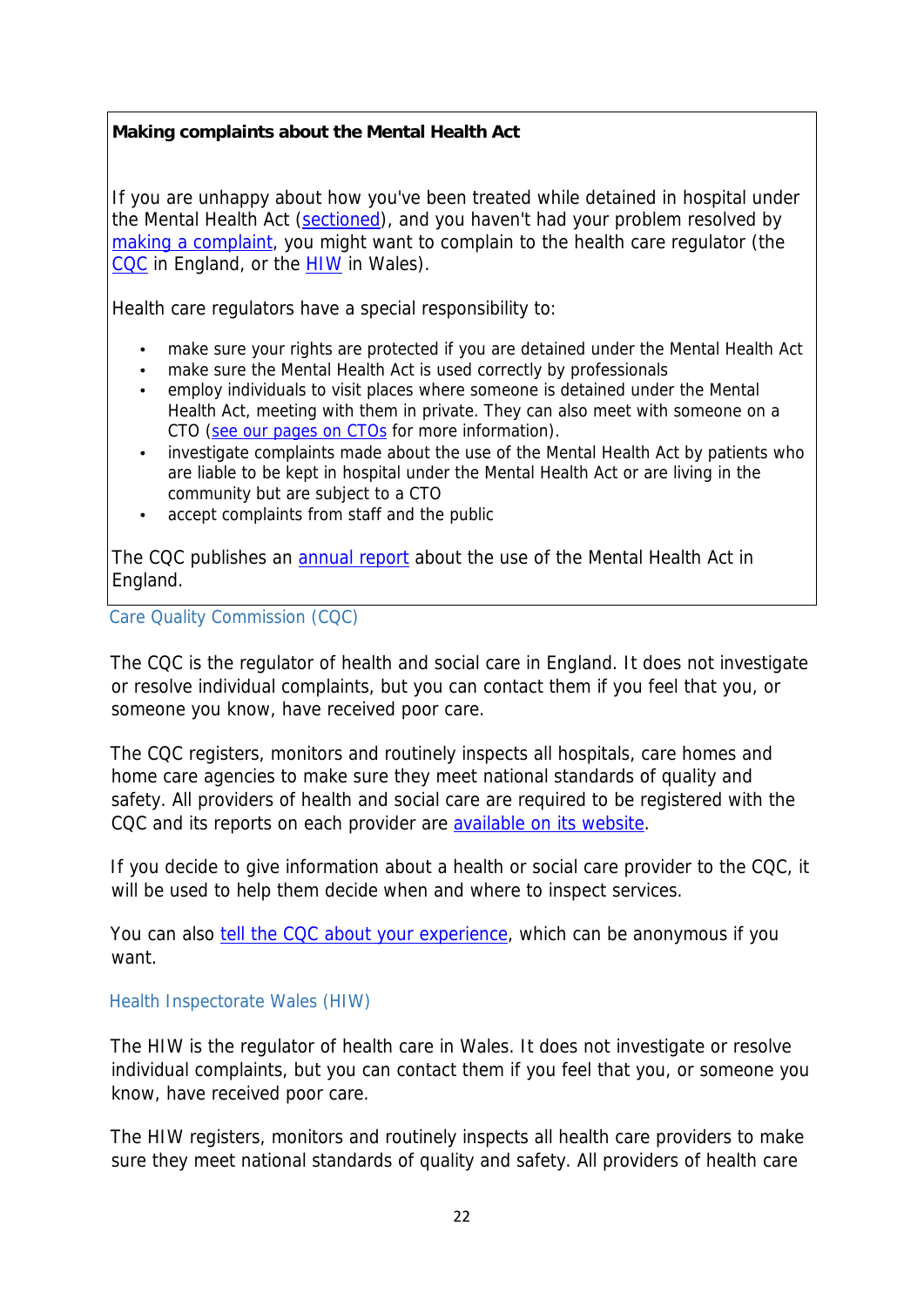are required to be registered with the HIW and its reports on each provider are available on its website.

If you decide to give information about a health care or social provider to the HIW it will be used to help the HIW decide when and where to inspect services.

#### Care and Social Services Inspectorate of Wales (CSSIW)

The CSSIW is the regulator of social care, including nursing care in care homes, in Wales. It regulates and inspects adult social care and social services.

It does not investigate or resolve individual complaints, but you can contact them if you feel that you, or someone you know, have received poor care.

The CSSIW registers, monitors and routinely inspects all care homes, home care agencies and other social care providers to make sure they meet national standards of quality and safety. All providers of social care are required to be registered with the CSSIW and its reports on each provider are available on its website.

If you decide to give information about a social provider to the CSSIW, it will be used to help them decide when and where to inspect services.

### **What can I do if my complaint is about a particular professional?**

If you want to complain about how you have been treated by a health or social care professional, you might be able to make a complaint to the organisation which regulates their profession. This is as well as making a formal complaint to the NHS or local authority.

Health and social care professionals who work in England or Wales must:

- have the right skills to do their job
- act professionally and with integrity
- be registered with a regulator
- follow standards for their profession (which are set out in a code of practice)

You might make a complaint about a professional if they acted in a way that did not follow their professional standards of service, conduct or ethics.

Sometimes a concern might be so serious it raises the question of whether the health or social care professional can provide safe treatment or care more generally. If you think this is the case, you can complain to the relevant regulator about the professional's misconduct. Each regulator will have its own complaints procedure which you can ask for and follow.

Regulators are usually able to discipline the relevant professional if necessary, and in the most serious circumstances can stop them from practising.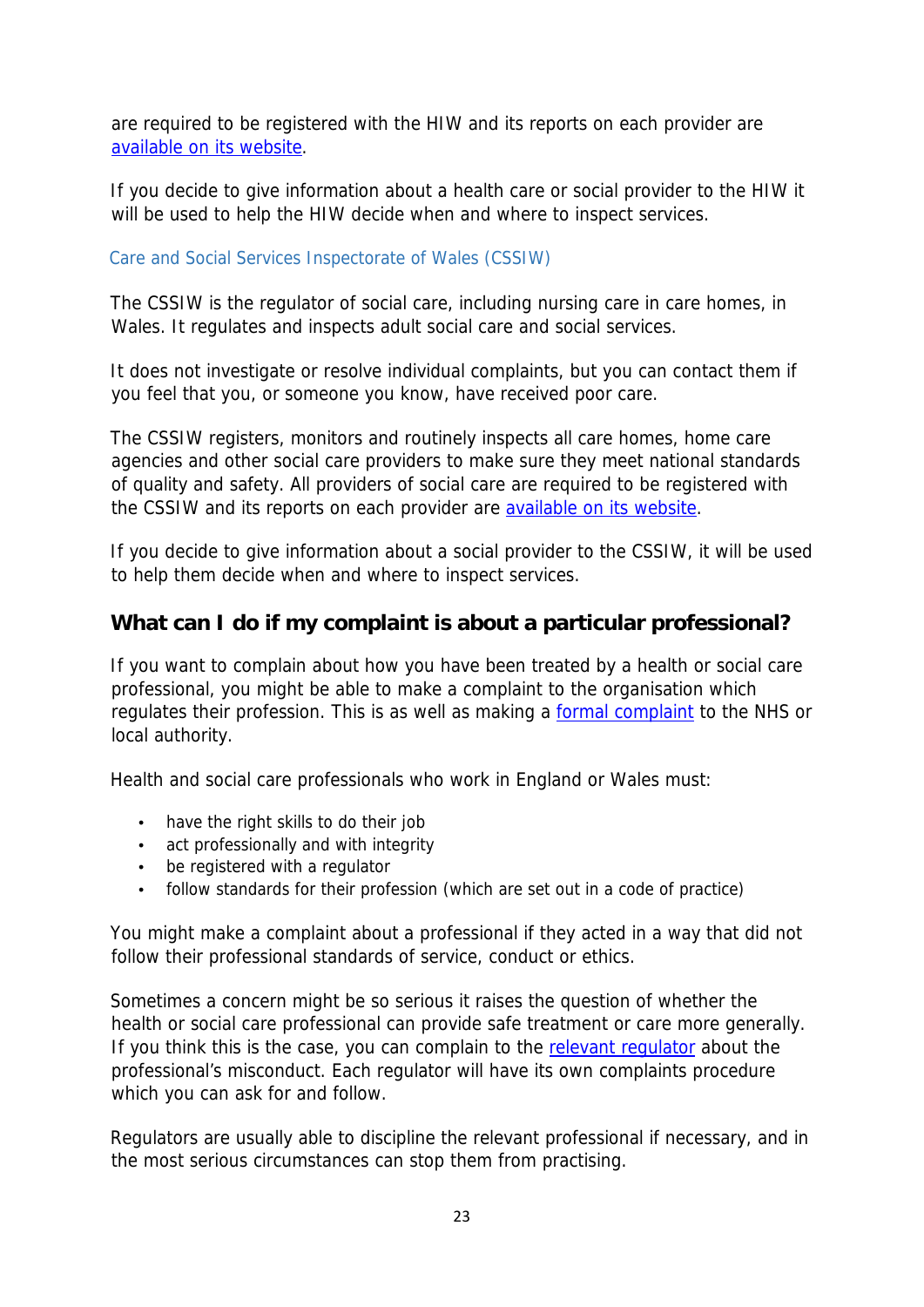#### **Which professional regulatory body should I complain to about an individual?**

| Type of care professional                                                                                                              | Type of regulatory<br>body              |
|----------------------------------------------------------------------------------------------------------------------------------------|-----------------------------------------|
| Doctor (GPs and doctors in hospitals)                                                                                                  | <b>General Medical Council</b>          |
|                                                                                                                                        | (GMC)                                   |
| <b>Nurses</b>                                                                                                                          | <b>Nursing and Midwifery</b><br>Council |
| Health and care professionals (including clinical<br>psychologists, occupational therapists and speech therapists) Professions Council | Health and Care                         |

## **What can I do if this hasn't resolved my complaint?**

If you feel like your complaint has not been dealt with by the regulator, you might want to seek legal advice about a legal challenge.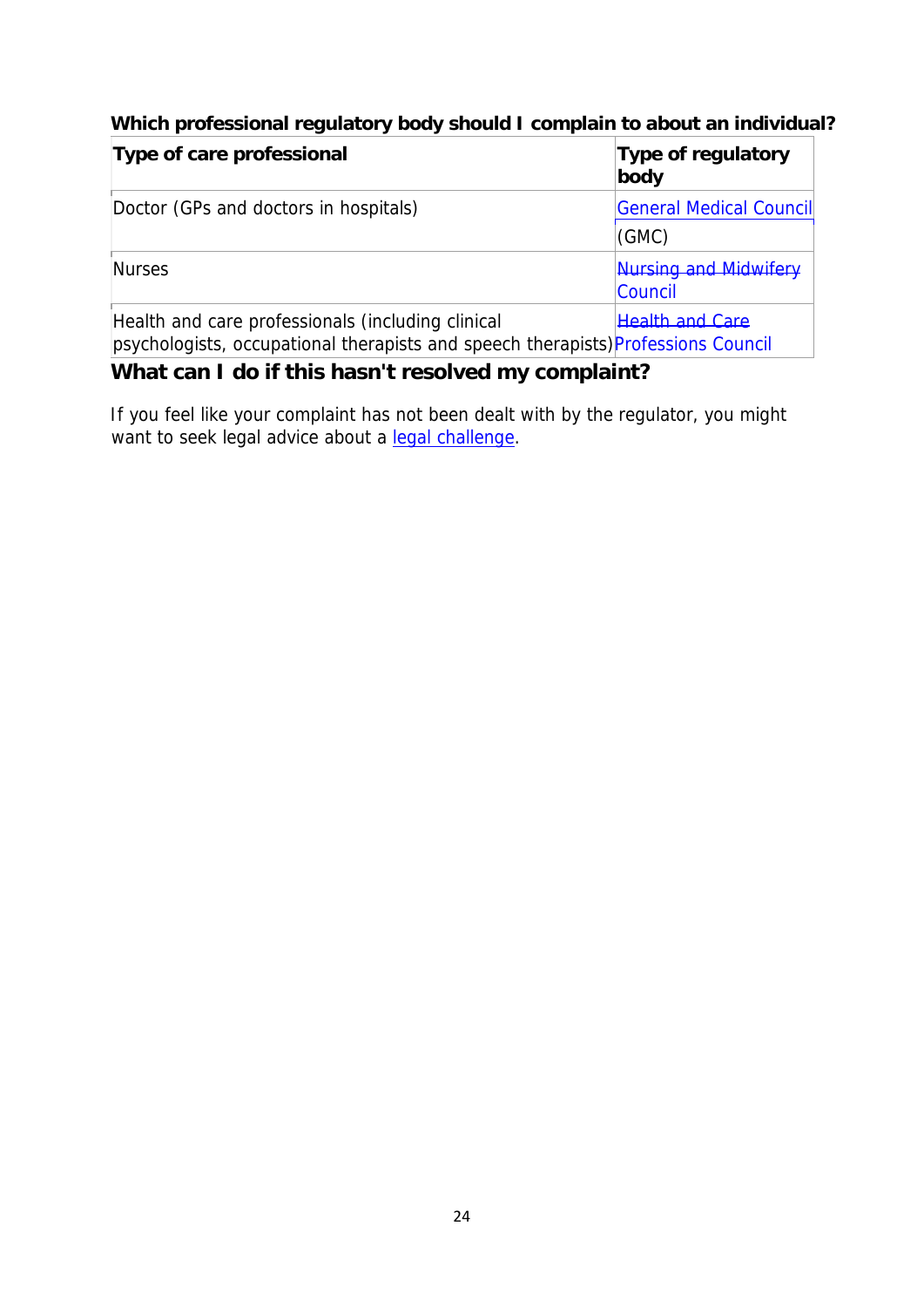## **Legal challenge**

 How do I make a legal challenge? What is a judicial review? What is clinical negligence? How do I speak to a solicitor?

## **How do I make a legal challenge?**

If you're not able to resolve your problem by making a formal complaint, or complaining to the ombudsman, you might want to make a legal challenge. You can speak to a solicitor about your chances of success of doing this.

Although legal challenges can be stressful, you might decide that it's worth it to solve your problem, and sometimes a legal challenge is the only way you can do that.

A legal challenge can include:

- challenging a decision of a public authority by judicial review
- making a claim for compensation because of clinical negligence (negligence of a professional)

### **What is a judicial review?**

A judicial review is a legal challenge to the way a public authority has made a decision or has done or not done something lawfully. You will usually need to have made a complaint first, although this is not always the case.

The judge will look at whether the public authority has followed its public sector equality duty and its human rights duties, as well as other duties it owes (for more information, see our pages on the Human Rights Act).

If the judge decides that the public authority has not acted lawfully, it can:

- cancel the public authority's decision
- order the public authority to do something, or
- order the public authority to not do something

Before you bring a claim for judicial review, you have to:

- get permission from the High Court
- make an application within the time limits, which are very strict: you have to do this as soon as possible and at the very latest within **three months less one day** of when the public authority made the decision you want to challenge

You will need to get advice from a legal adviser who specialises in public law before asking for a judicial review.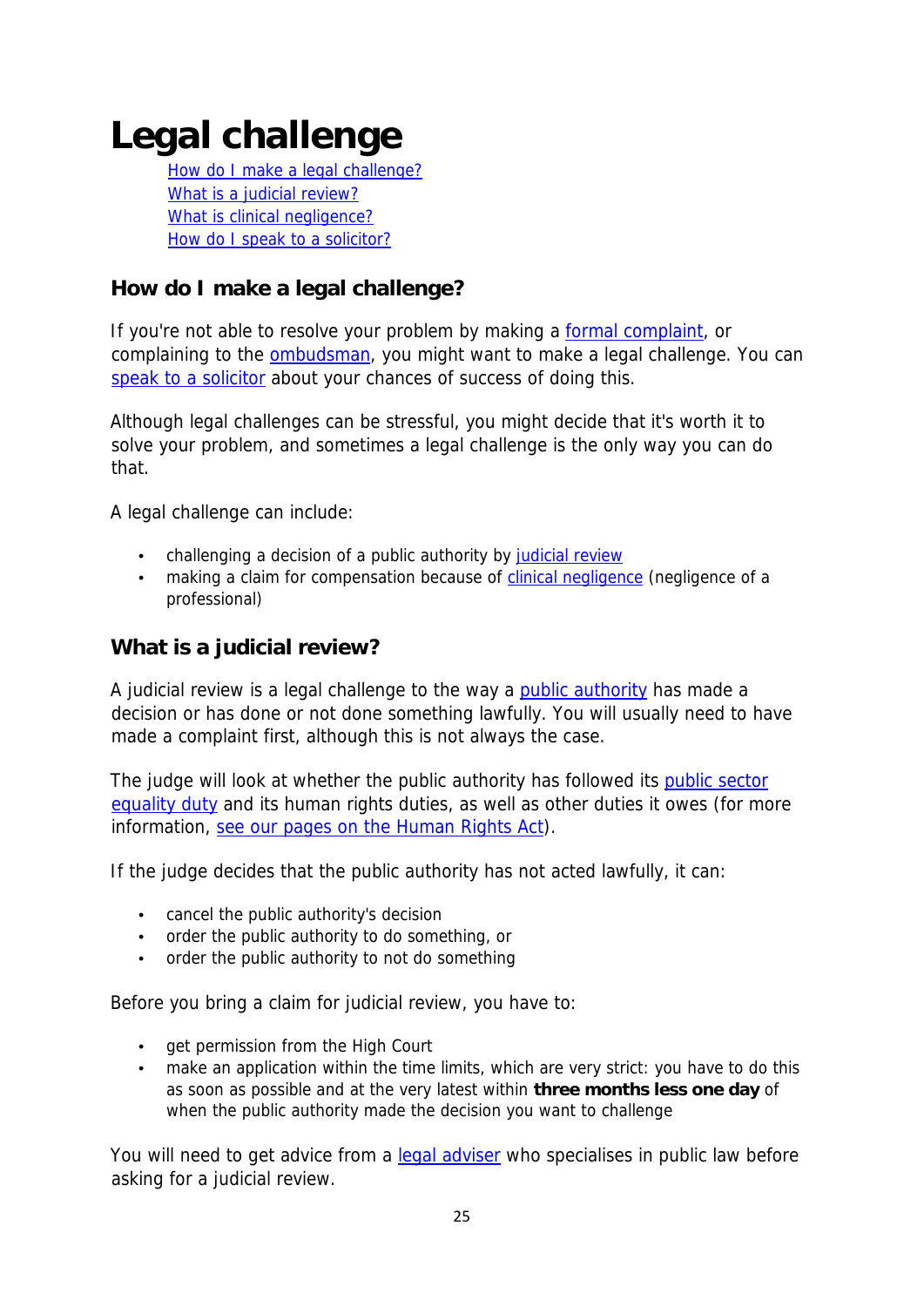## **What is clinical negligence?**

A clinical negligence claim is when you make a claim for compensation because the care you received from a professional was negligent.

This sort of claim can get you compensation for your loss caused by the medical or care professional, but won't force the care provider to change its practices. You will need to get legal advice about making this sort of claim.

For more information, see our pages on clinical negligence.

## **How do I speak to a solicitor?**

If you decide you want to make a legal challenge, you should get legal advice. You can do this by getting in touch with a solicitor qualified in the area of law this relates to. This could be:

- mental health law
- health care law
- public law
- community care law
- clinical negligence
- human rights law

If you are not sure what area of law applies to your situation, a solicitor will be able to tell you whether they are the right person to speak to. If they are not the right person, they may be able to suggest a different solicitor who works in the area of law relevant to you.

#### **How do I find a solicitor?**

You can get in touch with a solicitor by using the Law Society's find a solicitor tool or by calling them. You can ask for a solicitor based on what area of law they specialise in, and where they are located.

See Useful contacts for details on how to get in touch with the Law Society.

## **How do I complain if I receive private health or social care?**

## **Private health care**

If you want to complain about private health care you have received, you won't be able to use the NHS complaints system, unless the NHS commissioned the private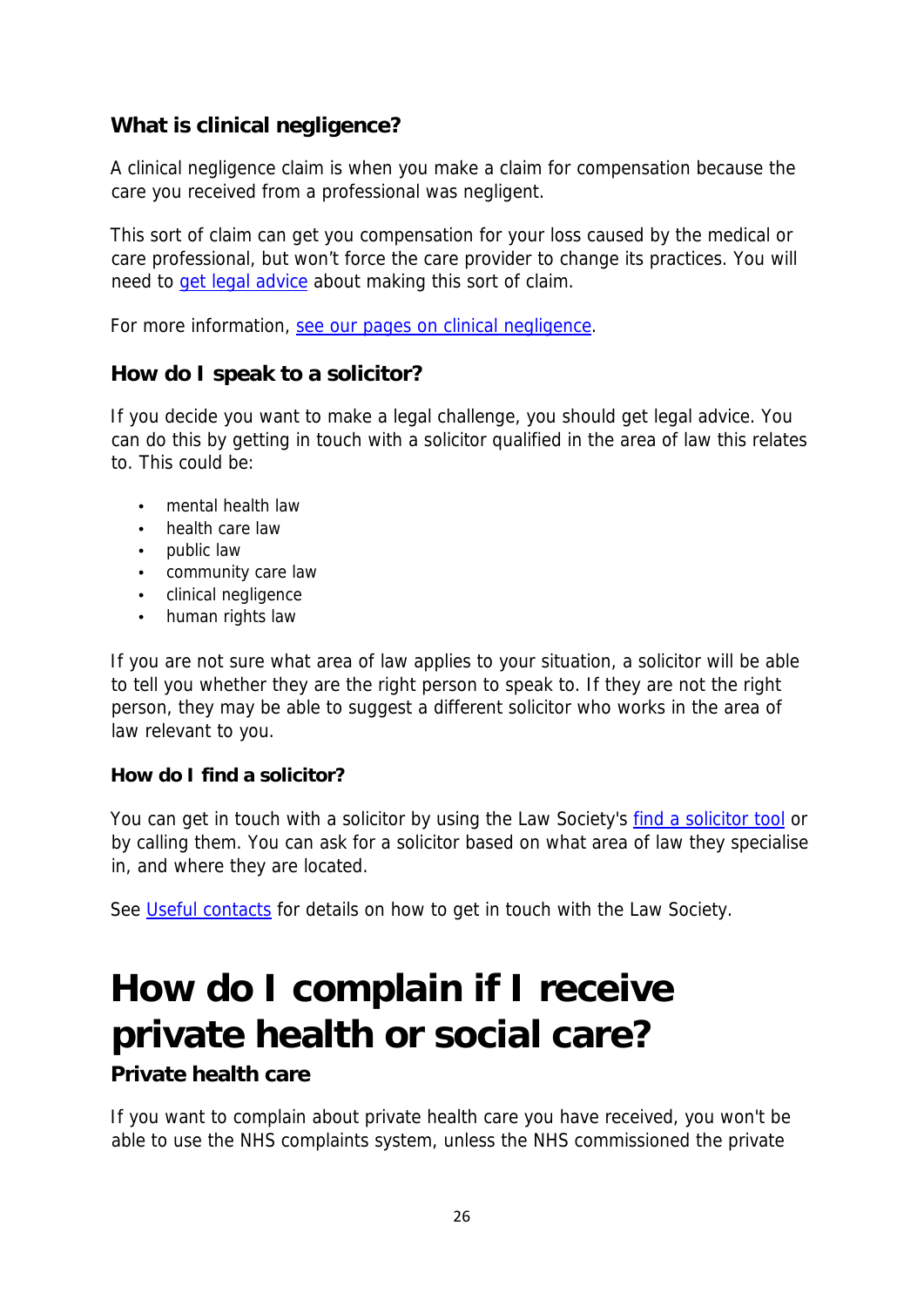service on your behalf and are paying for it (in this case, you can follow the steps in How to make a complaint).

If you have a complaint about the private health care you are receiving, you should ask for the complaints procedure of the private provider. Private hospitals, care homes and other private health care providers will all have their own complaints procedure and policy.

There is no one process for each private provider, so you will need to find out the specific complaints procedure of your provider and follow it. If you feel like you need to, you can get support for this process.

If you aren't happy with how your problem has been dealt with, you can only appeal the outcome of the complaint to the health care ombudsman if your care was funded by the NHS. If you or someone else privately funded your care, the health care ombudsman will not look into it.

### **Private social care**

If you are receiving private social care, this usually means you are receiving your care in one of these two ways:

- You have arranged for your own care yourself and you pay for it yourself.
- You have arranged for your own care yourself and you receive a direct payment to pay for it from the local authority.

If you have a complaint about the care you are receiving in these situations, you can ask for the complaints procedure of the private provider. The procedure and policy will tell you how to make a complaint.

Private care homes and other private social care providers will all have their own complaints procedure and policy. There is no one process for each private provider, so you will need to find out the specific complaints procedure of your provider and follow it.

If you aren't happy with how your problem has been dealt with, you can appeal the outcome of the complaint to the social care ombudsman in the same way you would if you had complained to the local authority.

## **Where can I get support for making a health or social care complaint?**

If you want support, advice or more information about how to complain, there are many organisations you can get in touch with for independent and free help.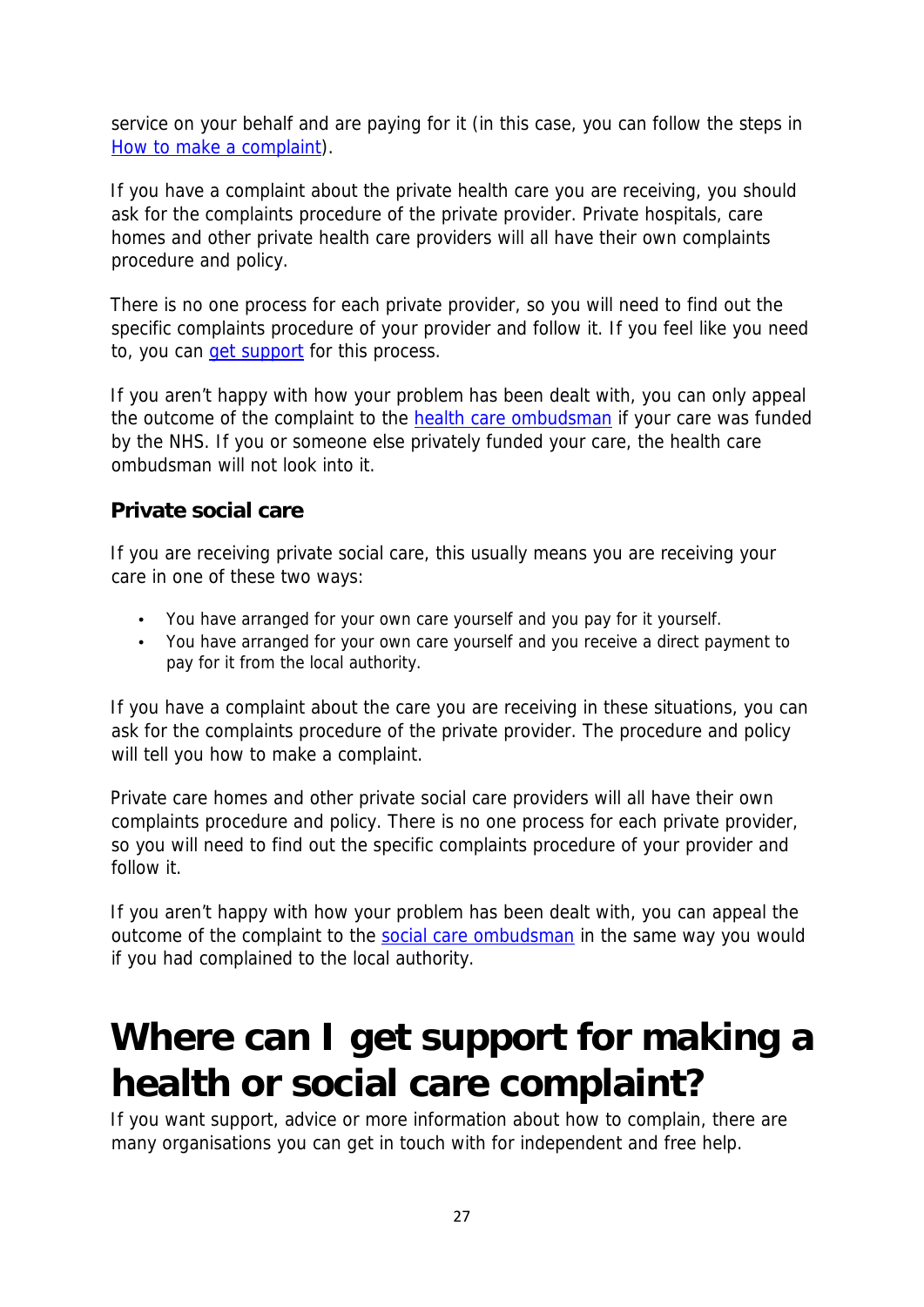In particular, you can contact:

advice services

#### advocacy providers

#### **Advice services**

Here are some organisations that can give you advice, support and information about making a complaint:

- **Patient Advice and Liaison Service (PALS)** offers confidential advice, support and information about health care in England. They're based in hospitals and may be able to help you speak with someone informally about concerns you have with your health care. They can also help you get information about making a complaint to the NHS, or find independent support groups for making a complaint.
- **Community Health Councils (CHCs)** are independent bodies that provide support if you want to make a complaint about the NHS in Wales. Your local CHC can give you free and confidential advice and help you make complaints, gain access to your medical records or other similar matters.
- **Patients Association** is a charity which provides free and confidential information and advice about health care by phone, email and letter. It gives advice on a range of areas, including getting a second opinion, changing your GP or receiving treatment in a different hospital, and how to make a complaint.
- **Action Against Medical Accidents** is an indepedent charity that provides free and confidential advice if you have experienced a medical accident. They can offer you support on private and NHS complaints processes, as well as advising on whether you should tell a requiator about your complaint or make a legal challenge.

For details on how to contact any of these organisations see Useful contacts.

#### **Advocacy providers**

Advocacy means getting support from another person to help you express your views and wishes, and to help make sure your voice is heard. Someone who helps you in this way is called your advocate. (See our pages on advocacy for general information on what advocacy is and how it can help you.)

Here are some organisations that offer advocacy services to help you make a complaint:

• **NHS complaints advocacy service** can support you if you want to complain about care or treatment you have received, or expected to receive, from the NHS in England. They can help you understand the complaints process, find out what your different options are, and support you make a complaint from start to finish (if that's what you want). The service is free and confidential.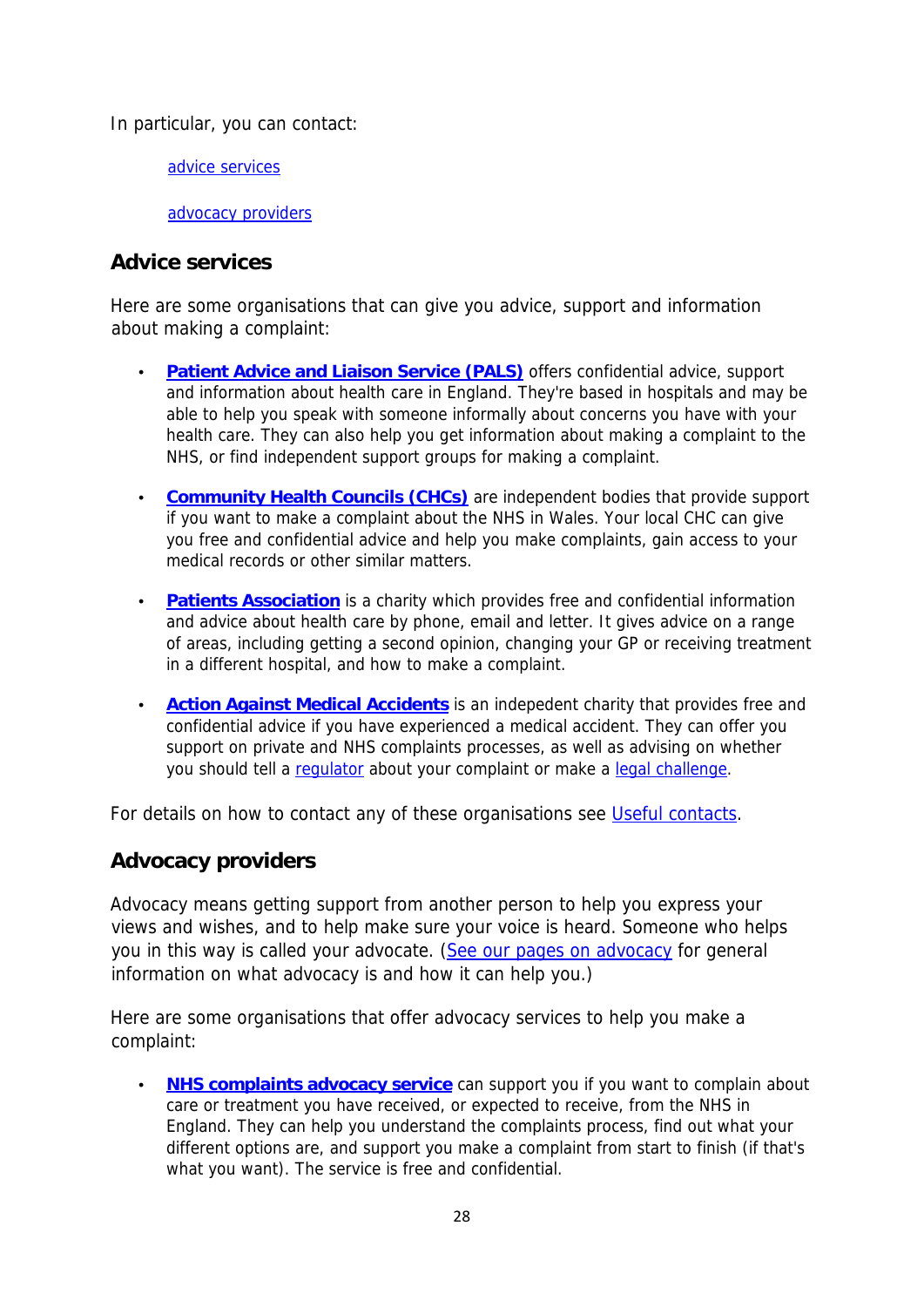- **Community Health Councils (CHCs)** are independent bodies that provide advocacy services if you want to make a complaint about the NHS in Wales. Your local CHC can give you free and confidential advice and help you make complaints, gain access to your medical records or other similar matters.
- **The Public Services Ombudsman** looks into complaints about public services and independent care providers in Wales. Their website has a list of where you can find advocacy services in Wales.
- **HealthWatch England** is the national consumer champion in health and care. It has powers to make sure your voice is heard by commissioners and regulators of health and care services.

For details on how to contact any of these organisations see Useful contacts.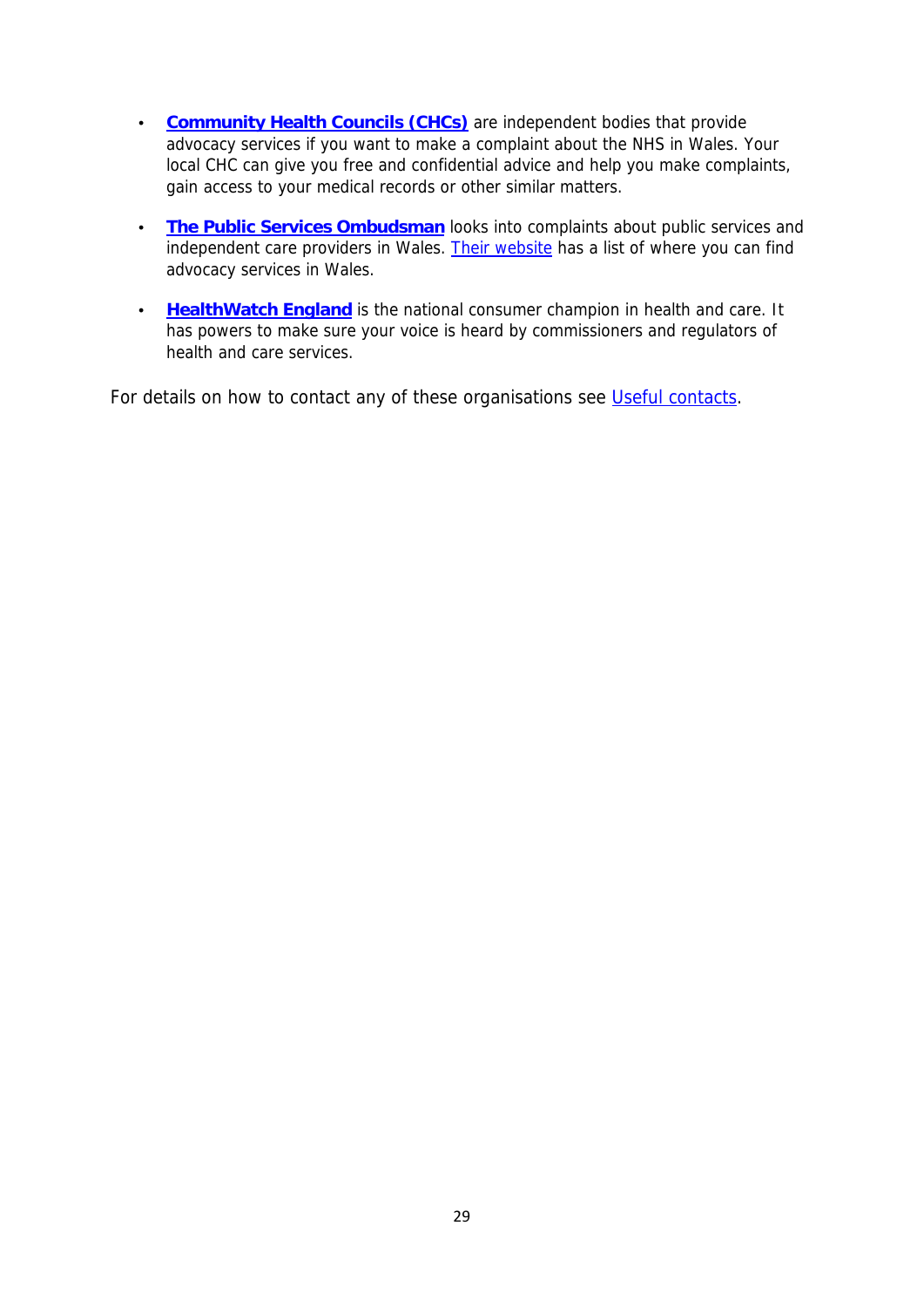## **Useful contacts**

## **Action Against Medical Accidents (AvMA)**

0845 123 2352 avma.org.uk

UK charity for patient safety and justice. Provides free independent advice and support to people affected by medical accidents through their specialist helpline, written casework and inquest support services.

## **Care Quality Commission (CQC)**

0300 061 6161 (press '1' to speak to the mental health team) enquiries@cqc.org.uk cqc.org.uk

For complaints about anything that may have happened during your time in hospital under section (in England).

## **Care and Social Services Inspectorate of Wales**

0300 7900 126 cssiw.org.uk

Regulates and inspects to improve care and social services for people in Wales.

## **Community Health Councils**

wales.nhs.uk

Community Health Councils listen to what individuals and the community have to say about the health services provided for them. They can help you access your medical records or make complaints about NHS services.

## **General Medical Council (GMC)**

0161 923 6602 gmc-uk.org

Independent organisation that helps to protect patients and improve medical education and practice across the UK.

## **Health and Care Professions Council**

0300 500 6184 hcpc-uk.co.uk A regulator that maintains standards of health and care professionals, including arts therapists, occupational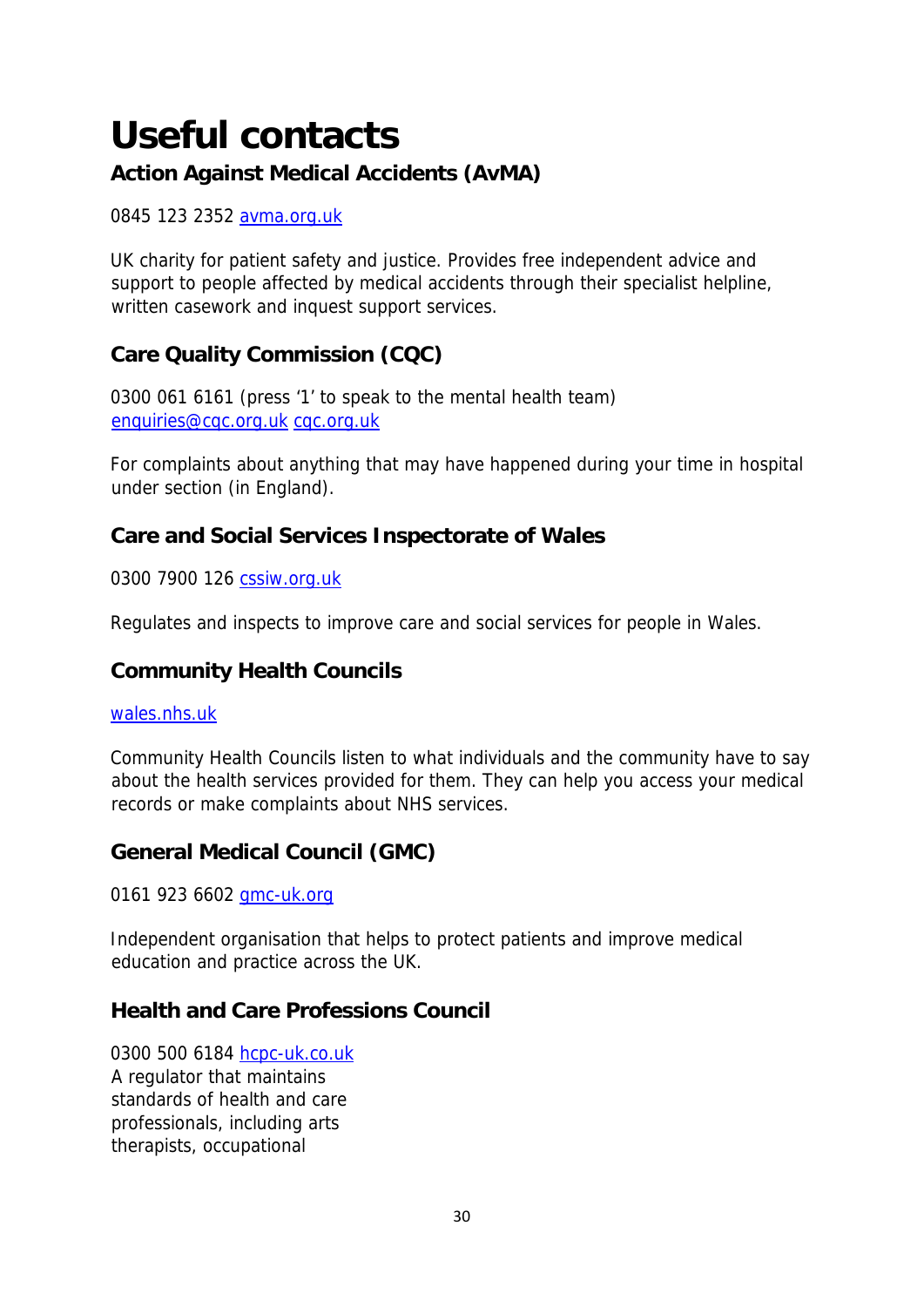therapists and social workers.

## **HealthWatch England**

0300 068 3000 healthwatch.co.uk

National consumer champion in health and care. It has power to make sure the voice of the consumer is heard by commissioners and regulators of health and care services.

#### **Health Inspectorate Wales**

0300 062 8163 hiw.org.uk

Independent watchdog for the health services in Wales. Provides information on its work, investigations and publications.

#### **Law Society**

020 7242 1222 (England) 029 2064 5254 (Wales) lawsociety.org.uk

Provides details of solicitors you can get in touch with for specialist legal advice. You can find details about solicitors by using their find a solicitor tool.

#### **Local Government Ombudsman**

0300 061 0614 (to make a complaint) lgo.org.uk

The final stage for complaints about councils and some other organisations providing local public services. Looks at complaints about adult social care providers (such as care homes and home care providers). Free service that independently investigates complaints.

## **NHS complaints advocacy (England)**

0300 330 5454 nhscomplaintsadvocacy.org

Free, confidential advocacy service available to anyone who wants support to make a complaint to the NHS.

## **Nursing and Midwifery Council**

0207 637 7181 nmc.org.uk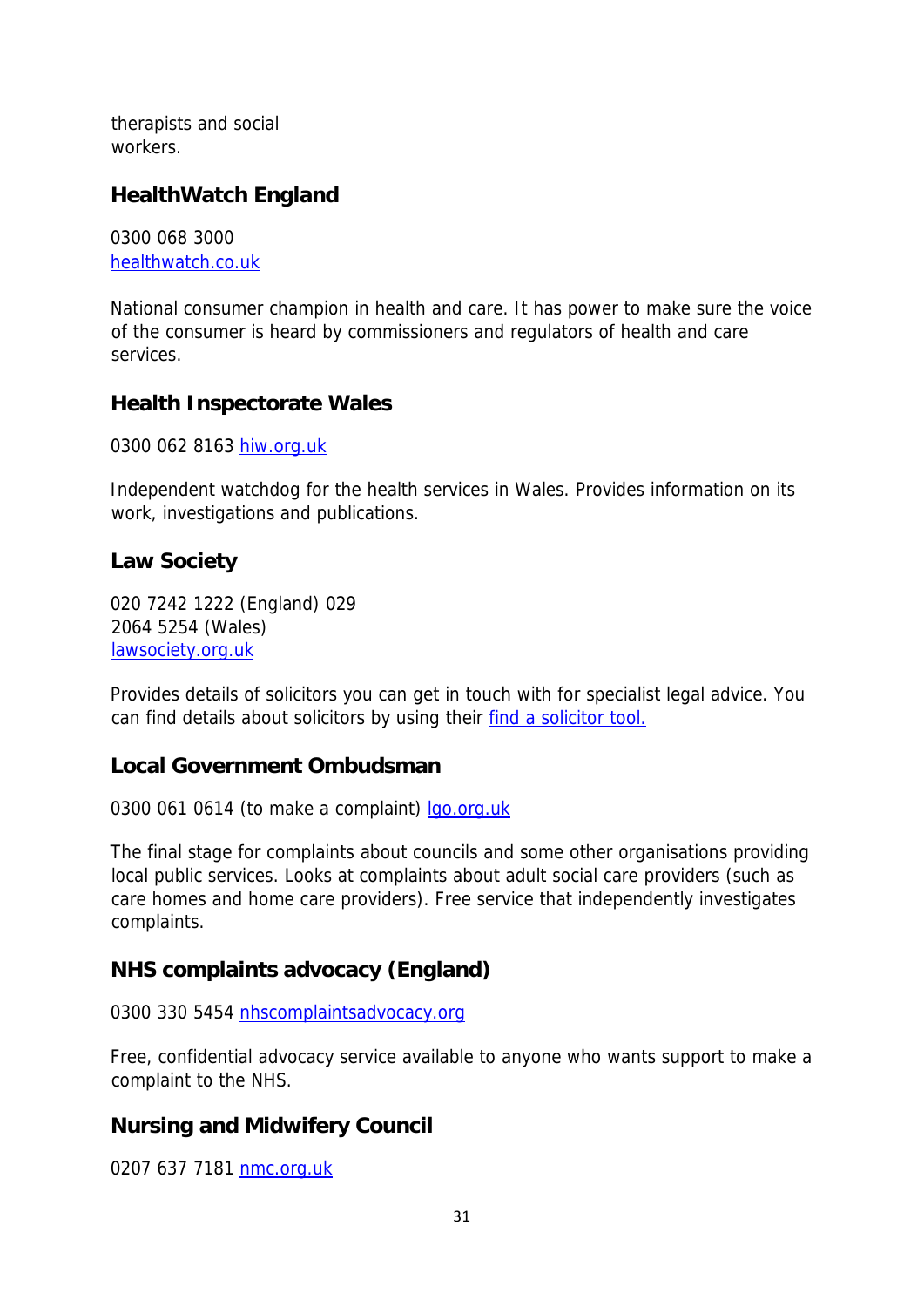Nursing and midwifery regulator for England, Wales, Scotland and Northern Ireland.

## **Parliamentary and Health Service Ombudsman**

0345 015 4033 **ombudsman.org.uk** 

Independent complaint handling service for complaints that have not been resolved by the NHS in England and UK government departments.

## **Patient Advice and Liaison services (PALS)**

nhs.uk

PALS offers confidential advice, support and information on health-related matters. They provide a point of contact for patients, their families and their carers. To find out where your nearest PALS is, you can ask your local hospital, GP surgery or call NHS 111. You can also search on the NHS Choices website.

## **Patients Association**

0208 423 8999 patients-association.org.uk

National healthcare charity promoting the voice of patients in health services.

## **Public Services Ombudsman for Wales**

0300 790 0203 ombudsman-wales.org.uk

Looks into complaints about public services and independent care providers in Wales.



Call our Legal Line for more information on complaining about health and social care